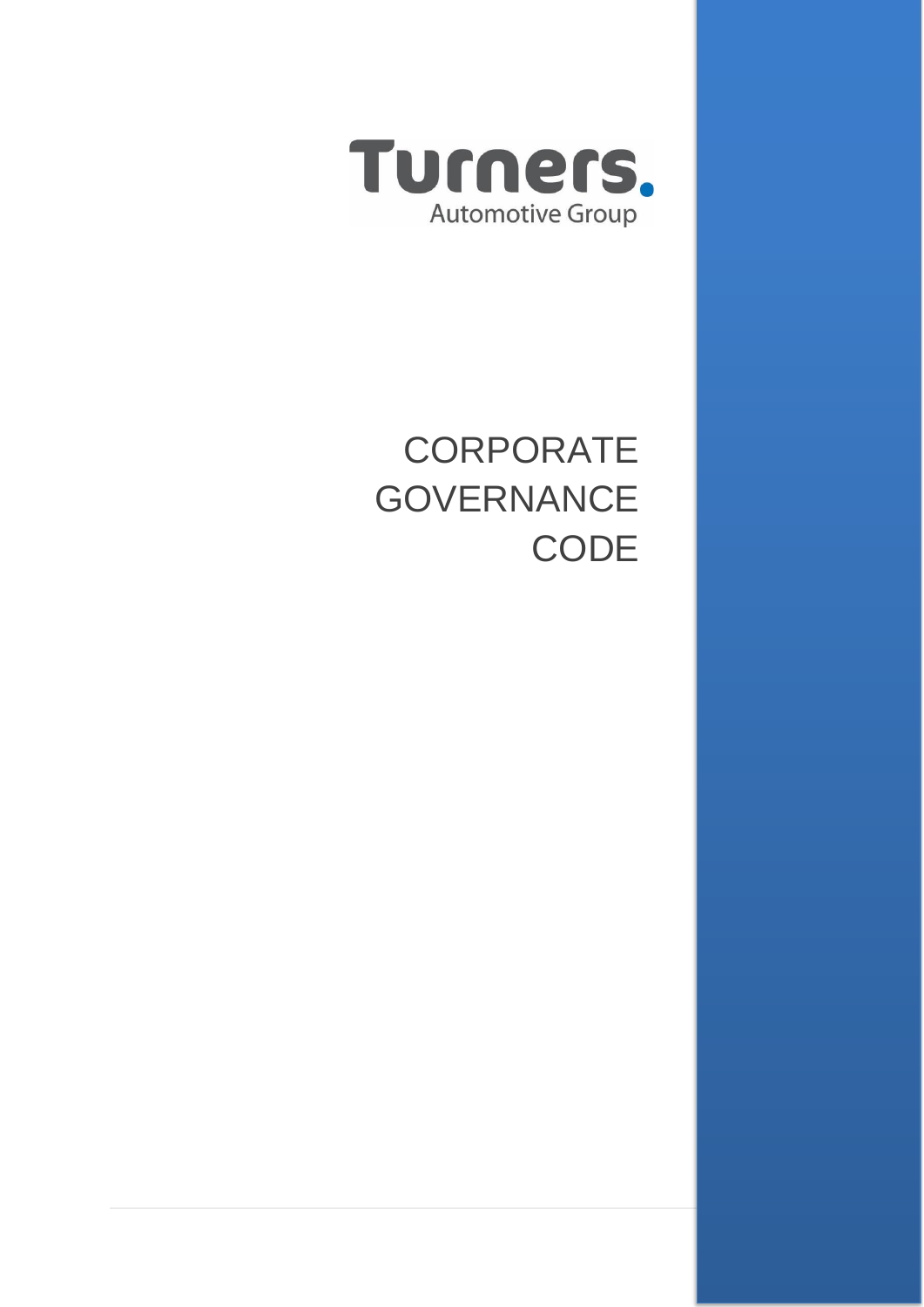# **CONTENTS**

- 1. CORPORATE GOVERNANCE PRINCIPLES
- 2. ROLE OF THE BOARD
- 3. COMPOSITION OF THE BOARD
- 4. ROLE OF THE CHAIR
- 5. DIRECTOR EMPOWERMENT ASSURANCE
- 6. DIRECTOR RESPONSIBILITIES
- 7. CONFLICTS OF INTEREST
- 8. COMMITTEES OF THE BOARD
- 9. EXTERNAL AUDIT POLICY
- 10 REMUNERATION POLICY
- 11. THE CHIEF EXECUTIVE OFFICER
- 12 SHAREHOLDER PARTICIPATION
- 13. REPORTING AND DISCLOSURE
- 14. ENVIRONMENTAL, SOCIAL AND GOVERNANCE PRINCIPLES

APPENDIX A: PROTOCOLS BETWEEN THE MAIN BOARD AND SUBSIDIARY BOARDS

# APPENDIX B: AUDIT, RISK MANAGEMENT AND SUSTAINABILITY COMMITTEE **CHARTER**

Version Control

| Author/Contributor | <b>Version</b>   | Date      | <b>Comments</b>                                                                |
|--------------------|------------------|-----------|--------------------------------------------------------------------------------|
| Lisa Collins       | V4.0             | 4/2022    | Annual review, various changes from Chapman Tripp.<br>Board approved 15.6.2022 |
| Lisa Collins       | V3.0             | 4/2021    | Name changes, Board Approved 21.4.2021                                         |
| Lisa Collins       | V <sub>2.0</sub> | 6/2020    | various changes by Chapman Tripp, Board Approved<br>24/6/2020                  |
| Lisa Collins       | v1.0             | 27/3/2018 | Name change of Audit & Risk Management<br>Committee. Board approved 21.4.2021  |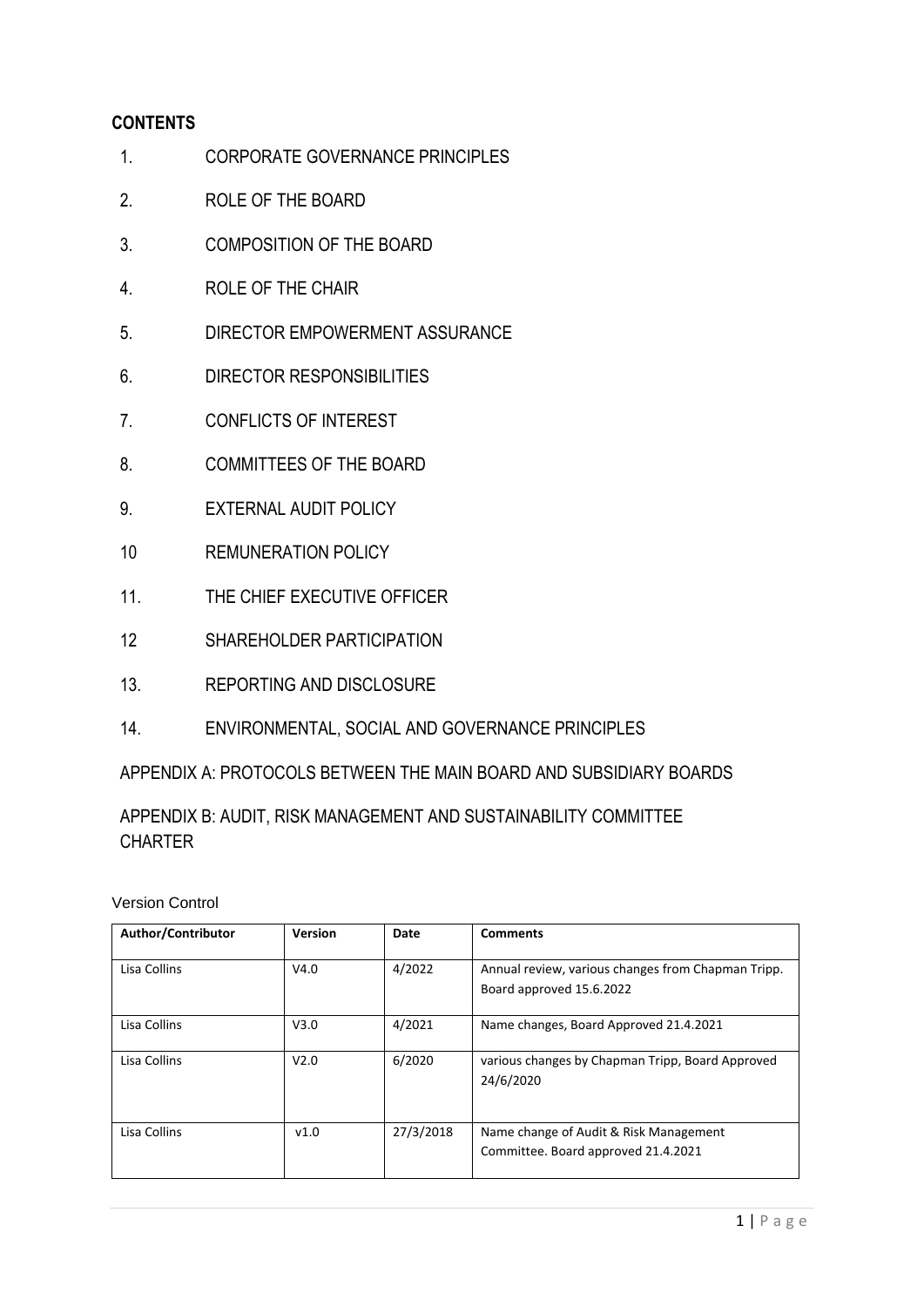# **TURNERS AUTOMOTIVE GROUP LIMITED - GROUP CORPORATE GOVERNANCE CODE**

The Board of Turners Automotive Group Limited (*Turners*, or the *Company)* and its wholly owned subsidiaries (together, the *Group*) has on 28 March 2018 adopted the following Corporate Governance Code (*Code*), and subsequently amended it from time to time.

This Code outlines the corporate governance principles and guidelines in place to assist the Board in achieving its objective for the Group and is reviewed annually following the Annual Meeting.

#### **1. CORPORATE GOVERNANCE PRINCIPLES**

#### **1.1 Code of ethical behaviour**

The Board will set high standards of ethical behaviour, model this behaviour and hold management accountable for these standards being followed throughout the Group.

#### **1.2 Board composition and performance**

The Board will have a balance of independence, skills, knowledge, experience and perspectives.

### **1.3 Board committees**

The Board will use committees where this will enhance its effectiveness in key areas, while still retaining Board responsibility.

#### **1.4 Reporting and disclosure**

The Board demands integrity in financial and non-financial reporting, and in the timeliness and balance of corporate disclosures**.**

#### **1.5 Remuneration**

The remuneration of directors and executives of the Company will be transparent, fair and reasonable**.**

#### **1.6 Risk management**

The Board will have a sound understanding of the material risks faced by the Company and how to manage them. The Board will regularly verify that the Company has appropriate processes that identify and manage potential and material risks.

#### **1.7 Auditors**

The Board will ensure the quality and independence of the external audit process.

#### **1.8 Shareholder rights and relations**

The Board will respect the rights of shareholders and foster relationships with shareholders that encourage them to engage with the Company.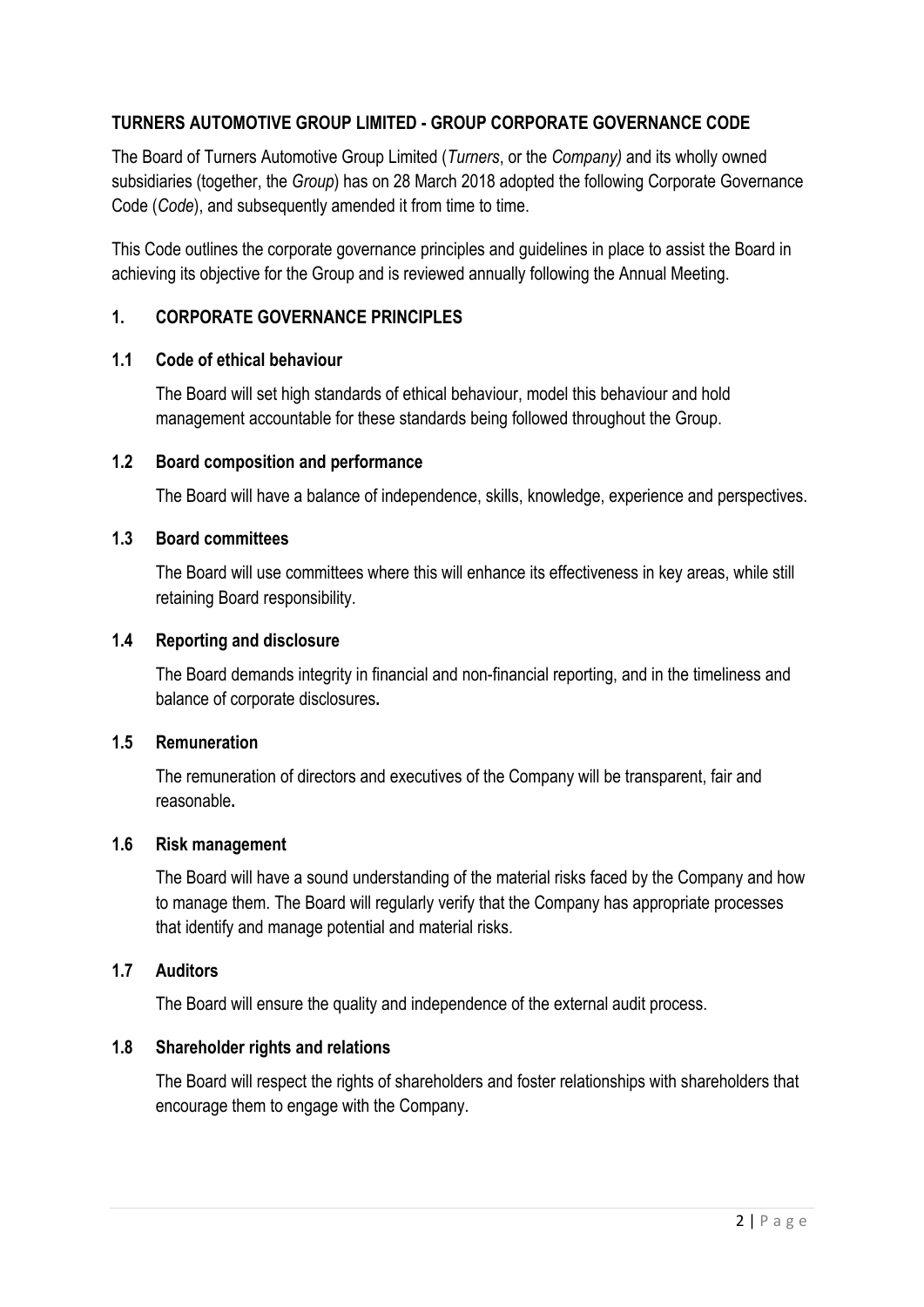# **2. ROLE OF THE BOARD**

# **2.1 Role of the Board**

The Board is responsible for setting the Group's strategic direction, directing the Company and enhancing its value for shareholders in accordance with good corporate governance principles. The Board recognises that the quality with which it performs its functions is an integral part of the performance of the Group and that there is a strong link between good governance and performance.

# **2.2 Group's Objective**

The objective of the Group is to generate growth, corporate profit and shareholder gain.

# **2.3 Direction of Group**

In pursuing this objective the role of the Board is to assume accountability for the success of the Group by taking responsibility for the strategic direction and monitoring of operational management of the Group.

# **2.4 Main Functions of the Board**

The main functions of the Board are to:

- (a) review and approve the strategic, business and financial plans prepared by management and to develop a depth of knowledge of the Group's business so as to understand and question the assumptions upon which such plans are based;
- (b) monitor the Group's performance against its approved strategic, business and financial plans and oversee the Group's operating results on a regular basis so as to evaluate whether the business is being properly managed;
- (c) select and (if necessary) replace the Chief Executive Officer ("**CEO**");
- (d) ensure that the Group has adequate senior management to achieve its objectives and to support the CEO;
- (e) review and approve individual investment and divestment decisions which the Board has determined should be referred to it before implementation;
- (f) review and approve material transactions not in the ordinary course of the Group's business;
- (g) approve the appointments by, or at the request of, the Company (including its affiliates) to the boards of directors of subsidiary and associate companies;
- (h) ensure ethical behaviour by members of the Group, the Board and senior management, including compliance with each member of the Group's constitution, the relevant laws, NZX Listing Rules ("**Listing Rules**") and regulations and the relevant auditing and accounting principles;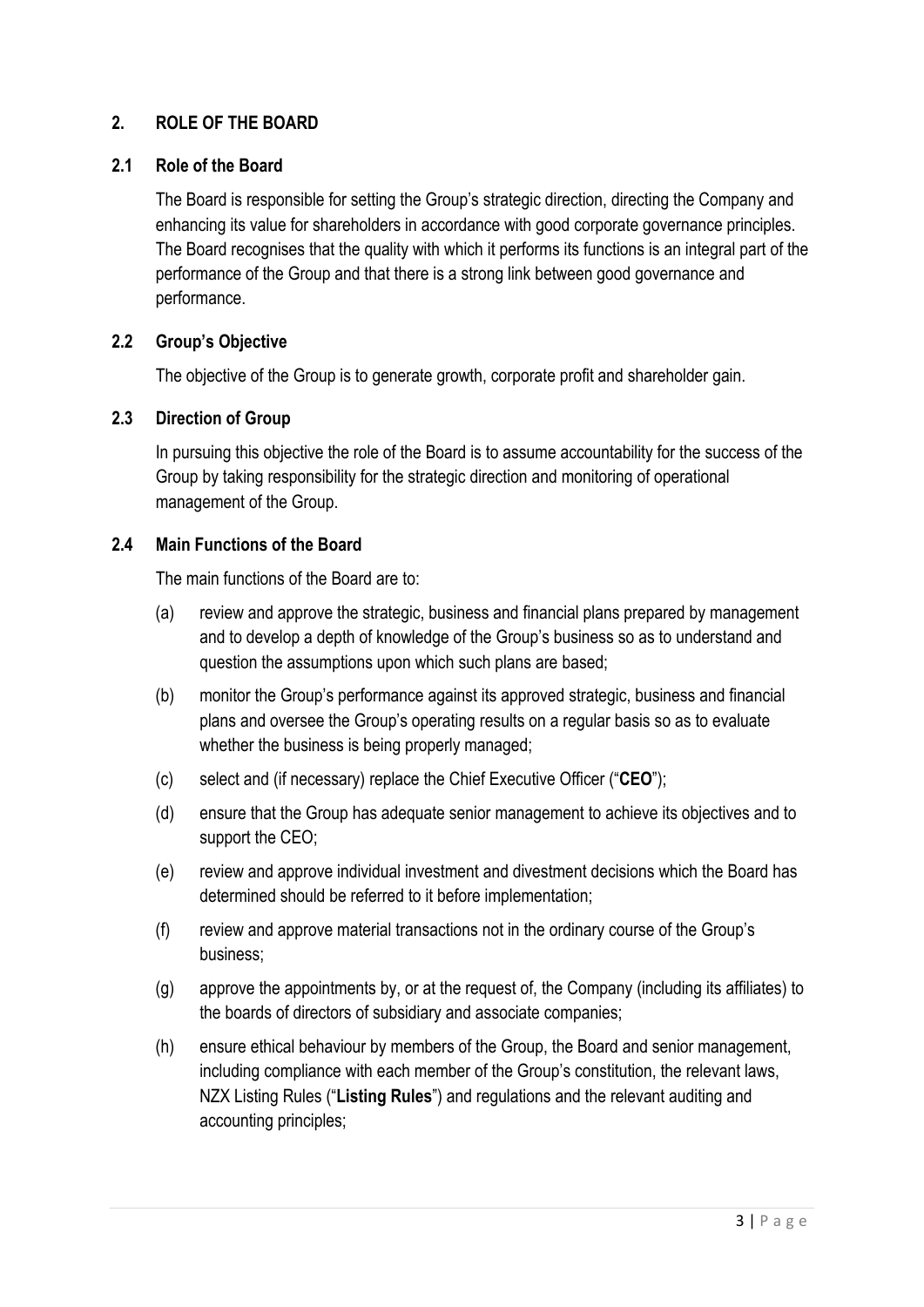- (i) implement and at least annually review the Group's Code of Ethics, foster high standards of ethical conduct and personal behaviour and hold accountable those directors, managers or other employees who engage in unethical behaviours;
- (j) ensure the quality and independence of the Group's external audit process; and
- (k) assess from time to time its own effectiveness (and that of any committee of the Board) in carrying out these functions and the other responsibilities of the Board. Such assessment may involve engaging external reviewers;
- (l) oversee the development, adoption and communication of a clear strategy for the business; and
- (m) adoption and reviewing the risk management framework, remuneration policy and other corporate governance documents.

# **2.5 Chief Executive Officer**

The Board appoints a CEO who is responsible for the management of the Group in accordance with the strategies approved by the Board.

# **2.6 Board Relationship with CEO**

The Board acknowledges that one of its most important roles is to provide high level counsel to the CEO, to constantly monitor the performance of the CEO against the Board's requirements and expectations and to take timely action if the objectives of the Group are not being achieved or a correction to management plans is required.

#### **2.7 Board of Directors of Subsidiary Companies**

This Code outlines protocols between the Board and the subsidiary boards. The protocols which apply to this Corporate Governance Code are attached as Appendix A.

# **3. COMPOSITION OF THE BOARD**

#### **3.1 Board Skills**

The Board should at all times comprise members whose skills, experience and attributes together reflect diversity, balance, cohesion and match the demands facing the Group.

#### **3.2 Appointments to the Board**

Every new appointment to the Board is considered and decided by the Board as a whole taking into account the range of relevant skills and experience a potential new director may offer the Board and his or her ability to fully commit the time needed to be effective as a director of the Company. A director appointed by the Board must submit himself or herself for reappointment by shareholders at the next annual meeting following his or her appointment. Key information will be provided to shareholders to assist their decision-making regarding whether to elect or re-elect a candidate.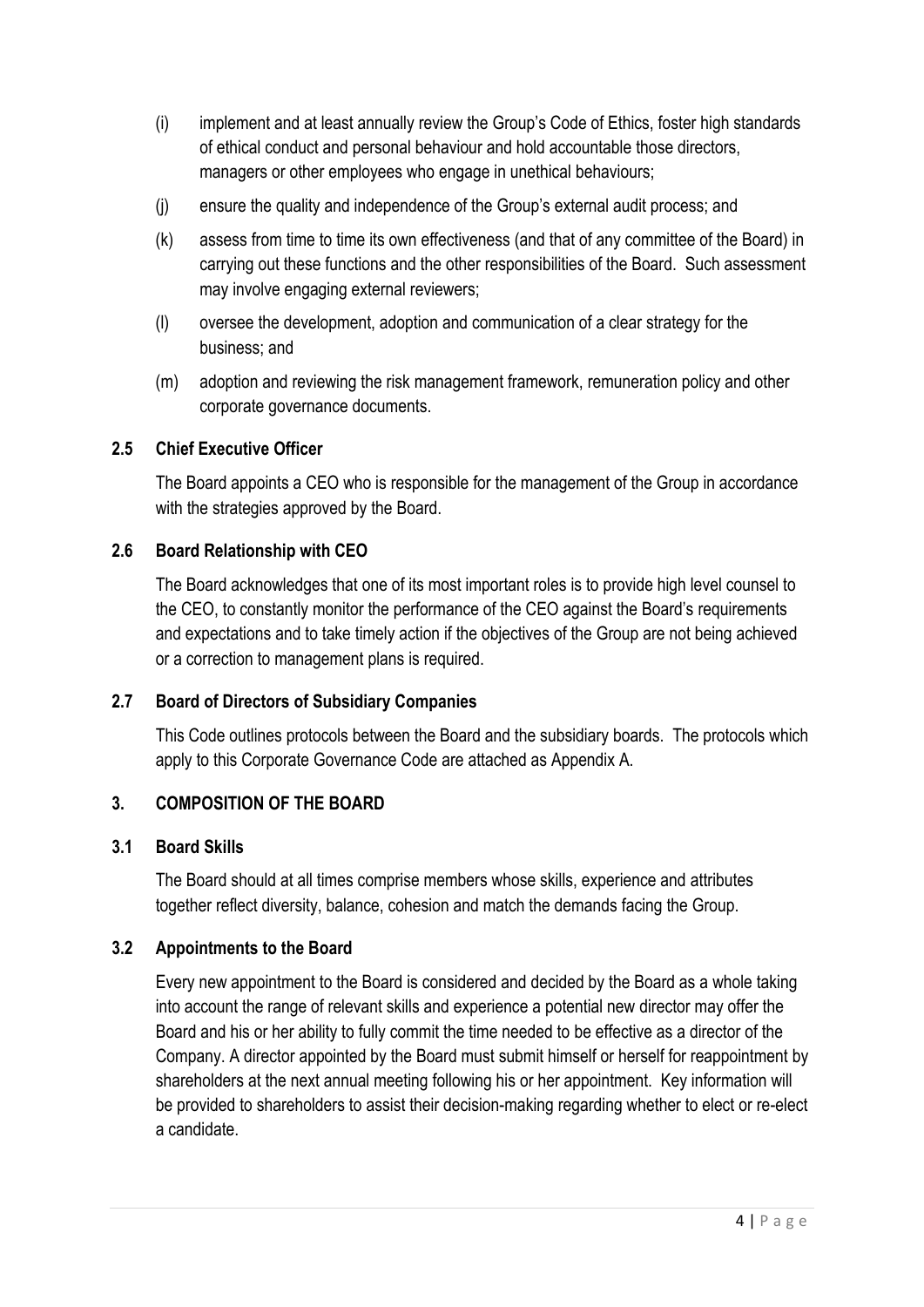# **3.3 Induction upon appointment**

On appointment to the Board, a director will be given a copy of this Code, an appropriate induction to the Company and an appointment letter covering the role of the Board, the Board's expectations of the director and any particular terms of his or her appointment.

#### **3.4 Board Membership**

In addition to the requirements under the Listings Rules, the Board has adopted the following guidelines for Board membership:

- (a) the Board shall maintain at least a minimum number of three directors, two of which must be ordinarily resident in New Zealand. The majority of the directors will be independent directors (as defined by the Listing Rules);
- (b) a Board member should not have any significant conflict of interest that is potentially detrimental to the Group, including:
	- (i) affiliations with competitors of the Group; and
	- (ii) affiliations with parties that are likely to be a regular counter-party to a transaction with the Group. In practice, however, such conflicts may arise in the course of a director's tenure and procedures for dealing with these situations are contained in 3.5;
- (c) control rights of shareholders (board representation) should, where possible, be aligned to cash flow rights (share ownership). Therefore, significant shareholders or shareholder groups should be represented on the Board. Nevertheless, the Board will continue to ensure that a majority of the directors will be independent directors;
- (d) the Board seeks diversity in the skills, attributes and experience of its members across a broad range of criteria so as to represent the diversity of shareholders, business activities of the Group and regions in which the Group operates;
- (e) No director shall hold office (without re-election) past the third annual meeting following that directors' appointment or 3 years, whichever is longer (noting that directors appointed by the Board must not hold office (without re-election) past the next annual meeting following that directors' appointment); and
- (f) the Board elects a Chair (noting that the Chair and the CEO cannot be the same person) who can be replaced by it at any time.

#### **3.5 Independence Definition**

Factors which the Board may take into account when considering whether a director is regarded as having a relationship that may compromise his or her ability to act independently, include:

(a) being currently, or within the last three years, employed in an executive role of the Company, and whether there has not been a period of at least three years between ceasing such employment and serving on the Board;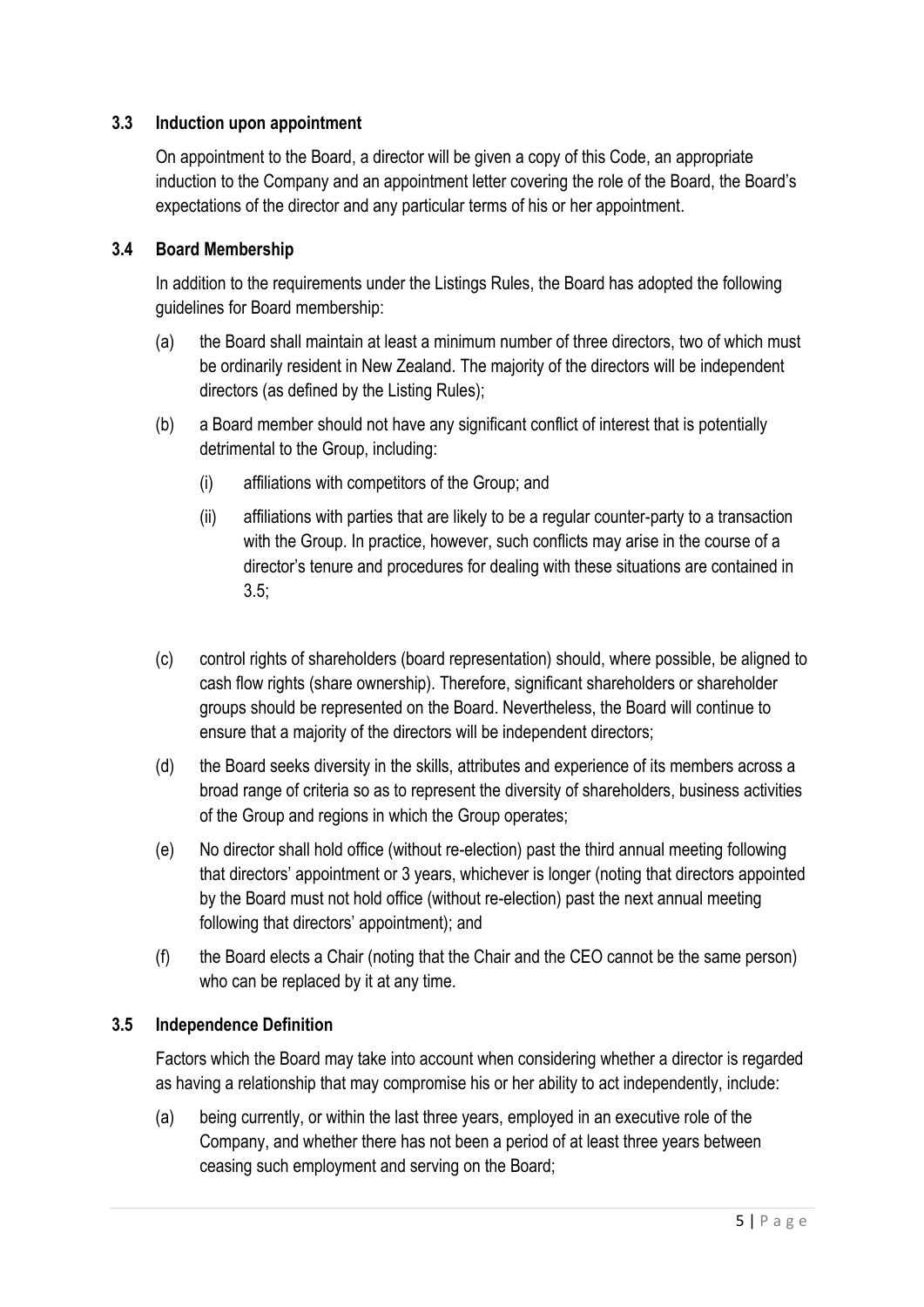- (b) currently, or within the last 12 months, holding a senior role in a provider of material professional services to the Company;
- (c) a current, or within the last three years, material business relationship (e.g. as a supplier or customer) with the Company;
- (d) a substantial product holder of the issuer, or a senior manager of, or person otherwise associated with, a substantial product holder of the Company;
- (e) a current, or within the last three years, material contractual relationship with the Company, other than as a director;
- (f) having close family ties with anyone in the categories listed above; and
- (g) having been a director of the Company for a length of time that may compromise independence.

# **3.6 Procedures**

A director must declare to the Board any relationship that might compromise his or her ability to act independently or any conflicts of interest that are potentially detrimental to the Group (see 3.3(b)). As soon as reasonably practicable thereafter the Board, or a committee of the Board established for the purpose, will meet to review the relationship or conflict and determine a process to deal with the issue.

# **3.7 Business Relationships to be Disclosed**

Before accepting appointment to the Board, and thereafter as they occur, a director is required to disclose to the Board his or her business relationships that may have a bearing on his or her role as a director of the Group.

#### **3.8 Openness to Review**

In considering new appointments to the Board, the Board shall take such steps as may be appropriate to ensure that the Board maintains openness to new ideas and a willingness to critically examine its performance.

#### **3.9 Annual Report**

The Company's annual report will include information about each director, including a profile of experience, the length of each director's service, whether or not that director is independent and each director's ownership interests, and director attendance at board meetings.

## **4. ROLE OF THE CHAIR**

# **4.1 The Chair**

The Board elects a chair of the Board. The Chair's primary responsibility is the efficient functioning of the Board.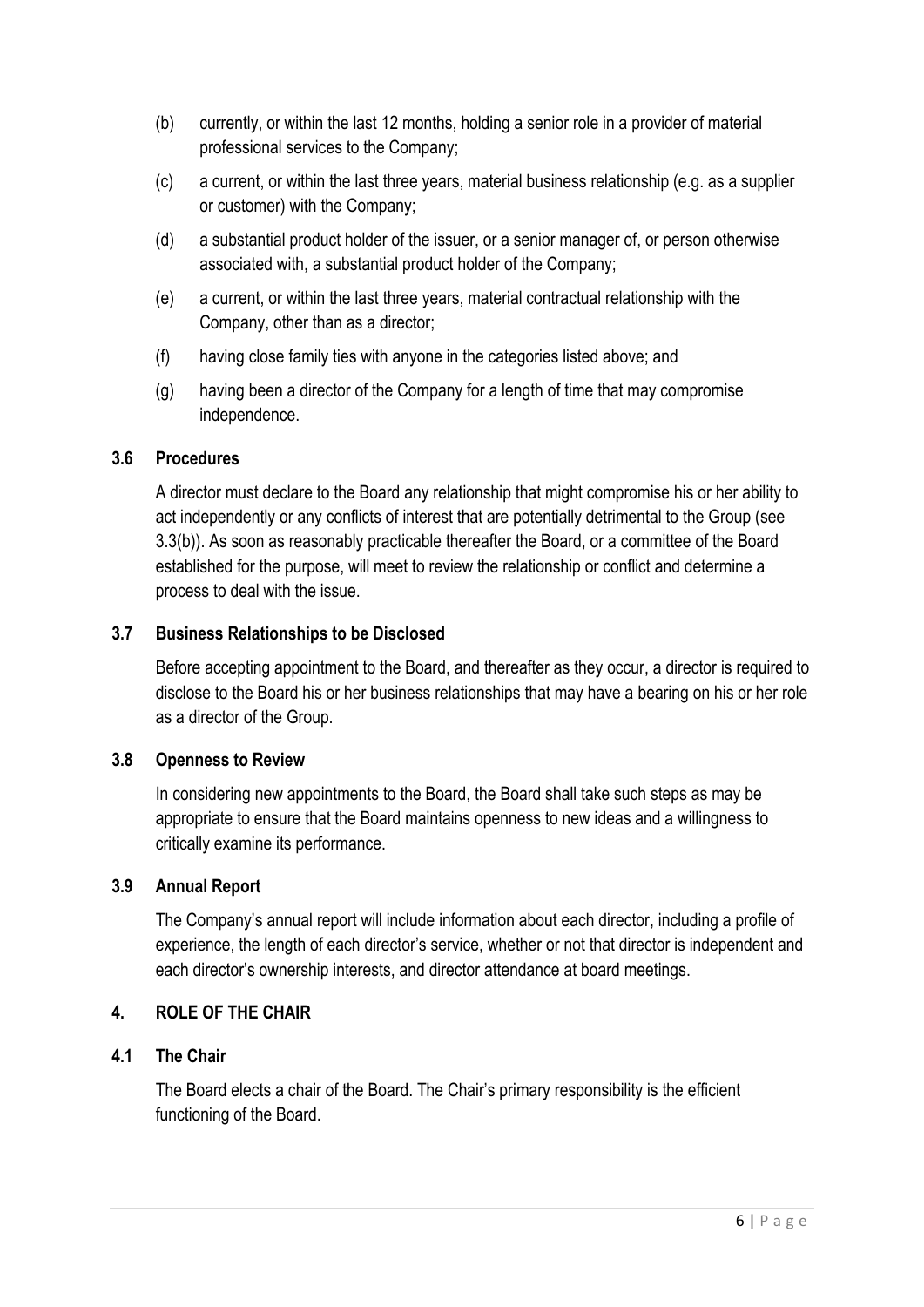# **4.2 Chair's Responsibilities**

The Chair is responsible for co-ordinating the activities of the Board and has the following specific responsibilities:

- (a) conduct meetings of the Board and of shareholders;
- (b) schedule Board meetings, in consultation with the CEO, in a manner that enables the Board and its committees to perform their duties responsibly while not interfering with the flow of the Group's business;
- (c) prepare, in consultation with the CEO, other directors and committee chairs, the agendas for the Board and committee meetings;
- (d) define the quality, quantity and timeliness of the flow of information between management and the Board and to ensure that issues raised, or information requested, by any director are responded to promptly and as fully as possible;
- (e) approve, in consultation with the Board, the retention of consultants who report directly to the Board;
- (f) foster a constructive governance culture and assist the Board and management in assuring compliance with and implementation of this Code and to be principally responsible for recommending revisions thereto; and
- (g) promote and maintain the independence of the Board from management.

# **4.3 Meetings of the Board**

The Chair is responsible for ensuring that Board meetings are sufficiently well-planned and conducted in a manner that ensures the most effective and efficient use of Board time and energy. The Chair takes particular responsibility for leading the Board and setting the tone for the conduct of its meetings and the way in which issues are debated. It is the Chair's responsibility to ensure that adequate minutes of the proceedings of meetings of the Board are taken and approved.

#### **4.4 Relationship with CEO**

The Chair is responsible for establishing a close and productive working relationship with the CEO (noting that the Chair and the CEO cannot be the same person).

#### **5. DIRECTOR EMPOWERMENT ASSURANCE**

#### **5.1 Empowerment**

The Board recognises that the way in which it functions impacts on how well the Board performs its role as steward of the Group. Accordingly, the Board has in place procedures to ensure that the Board meets regularly, conducts its meetings in an efficient and effective manner and that each director is fully empowered to perform his or her duties as a director of the Company and to fully participate in meetings of the Board.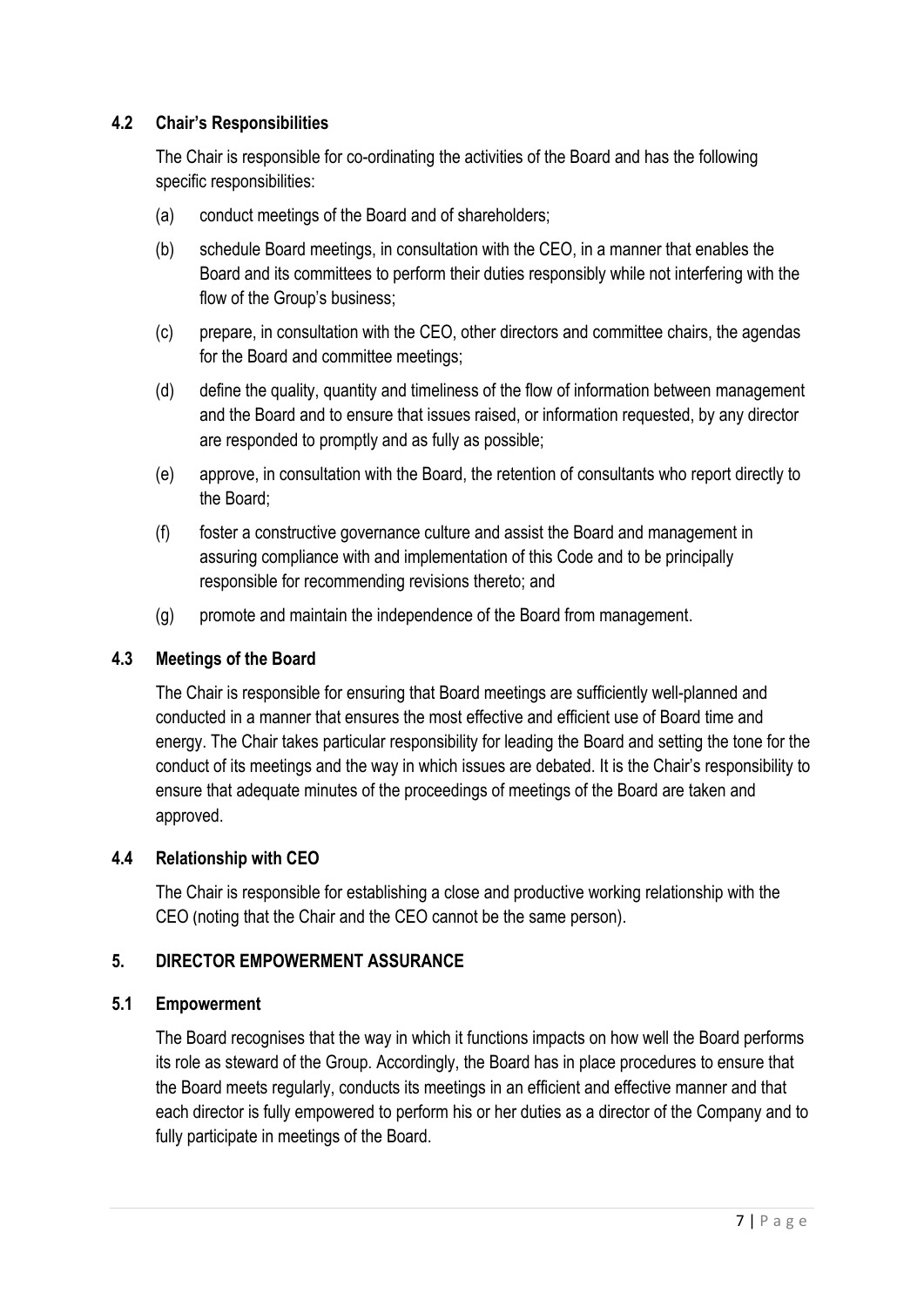## **5.2 Meetings without CEO**

The Board meets without the CEO at least once a year when the performance, evaluation and remuneration of the CEO and management are reviewed.

#### **5.3 Attendance at Meetings**

Directors are expected to attend all Board meetings, and when this is not possible, directors can join the meeting by means of audio communication. In circumstances where a Board member is unable to attend, apologies must be given to the Chair.

# **5.4 Convening of Meetings**

Board meetings are normally convened by the Chair. Any director may request the Chair or the secretary to convene a meeting. Notice of a meeting must be given to all directors in accordance with the Company's constitution.

# **5.5 Agenda for Meetings**

The agenda for normal Board meetings is determined by the Chair. Where a director has requested a meeting, the agenda will be as specified by that director. Board members are encouraged to submit items for inclusion in the agenda. In addition, each Board meeting has a general business item under which directors may raise issues.

#### **5.6 Information to Directors**

The Board recognises that appropriate information, provided on a timely basis, is essential to the effective discharge of its duties. The Chair and the CEO are responsible for ensuring appropriate Board papers (including any financial reports), that identify and fairly address the key issues concerning the Group, are prepared and distributed to Board members in a format and at a time that allows directors to be fully informed on the affairs of the Group and to properly prepare for discussion at Board meetings.

#### **5.7 Availability of Management**

The Chair, in consultation with the CEO, is responsible to ensure the availability of the CEO and management when required by the Board.

#### **5.8 Passing of Resolutions**

A resolution of the Board is passed at a Board meeting (or by written resolution signed or assented to, as per the Company's constitution) by the agreement of a majority of the votes cast on it. In the case of an equality of votes the Chair does not have a casting vote.

#### **5.9 Performance of the Board**

The Board periodically considers its performance against its role and the Board Charter. The Chair is responsible for ensuring these reviews are conducted.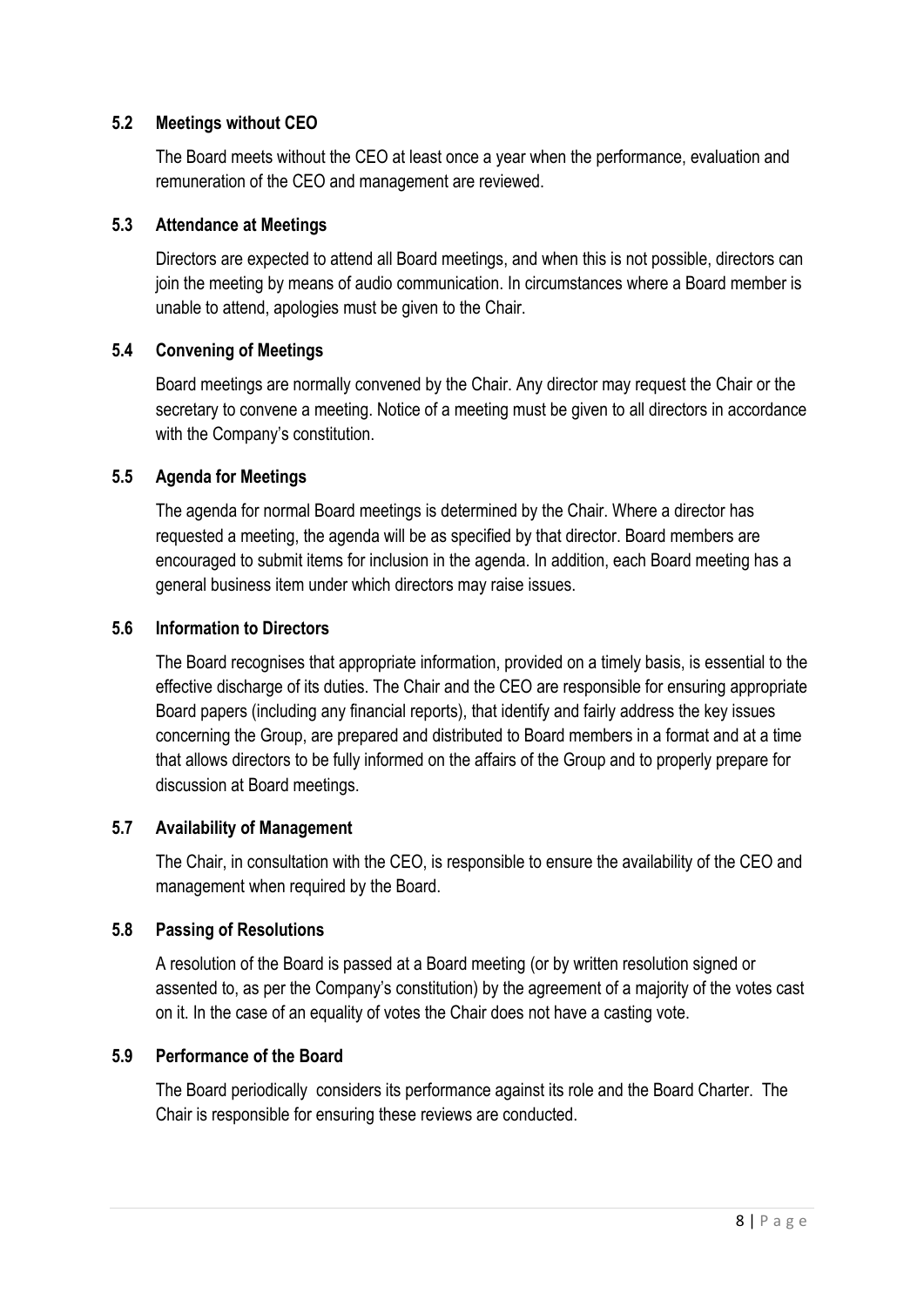#### **5.10 Relationship with Management**

The Board recognises that all directors should have access to the CEO and senior management. Each director acknowledges that the division of responsibility between Board and management must be respected.

#### **5.11 Independent Advice**

A director may obtain independent advice at the expense of the Group on issues related to the fulfilment of his or her duties as a director, subject to obtaining the approval of the Chair prior to the incurrence of any advisory fees.

# **5.12 Indemnities by Company**

The Company indemnifies a director upon joining the Board to the extent provided in section 162 of the Companies Act 1993 (*the Act*) and it also indemnifies persons who undertake directorships of other companies at the request of the Company.

# **5.13 Insurance by Group**

The Group effects director and officers' liability insurance cover for the benefit of directors and management.

# **6. DIRECTOR RESPONSIBILITIES**

# **6.1 Directors' Principal Duties**

The directors are committed to the proper and responsible fulfilment of their duties to the Company and to the shareholders. In particular, the directors are mindful of their duties contained in the Act, the Company's constitution and the Listing Rules which include the following:

- (a) a director, when exercising powers or performing duties, must act in good faith and in what the director believes to be the best interests of the Company;
- (b) a director must exercise a power for a proper purpose;
- (c) a director must not act, or agree to a member of the Group acting, in a manner that contravenes the law or the Company's constitution;
- (d) a director must not:
	- (i) agree to the business of the Company being carried on in a manner likely to create a substantial risk of serious loss to the Company's creditors; or
	- (ii) cause or allow the business of the Company to be carried on in a manner likely to create a substantial risk of serious loss to the Company's creditors;
- (e) a director must not agree to the Company incurring an obligation unless the director believes at that time, on reasonable grounds, that the Company will be able to perform the obligation when it is required to do so; and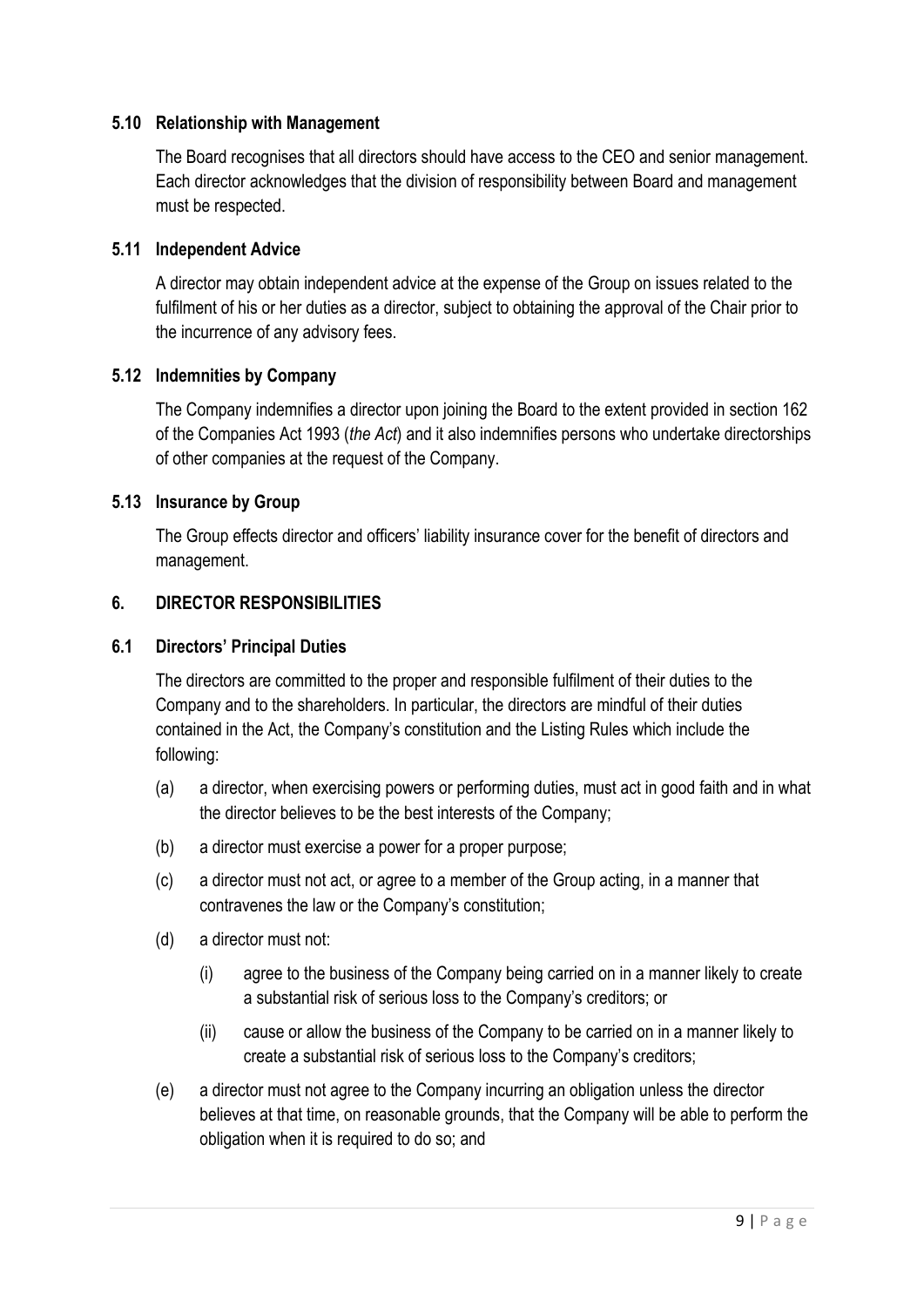- (f) a director when exercising powers or performing duties as a director, must exercise the care, diligence and skill that a reasonable director would exercise in the same circumstances taking into account, but without limitation:
	- (i) the nature of the Group;
	- (ii) the nature of the decision; and
	- (iii) the position of the director and the nature of the responsibilities undertaken by him or her.

#### **6.2 Delegation by the Board**

The Board may delegate any of its powers (other than certain powers specified in the Act). However, whenever the Board delegates a power, the Board remains responsible for the exercise of the power by the delegate, unless the Board:

- (a) believed on reasonable grounds that the delegate would exercise the power in conformity with the duties imposed on directors by the Act and the constitution; and
- (b) has monitored, by means of reasonable methods properly used, the exercise of the power by the delegate.

#### **6.3 Reliance on Information**

A director may rely on information, financial data and professional or expert advice given by any of the following:

- (a) an employee of the Group whom the director believes on reasonable grounds to be reliable and competent in relation to the matters concerned;
- (b) a professional advisor or expert in relation to matters which the director believes on reasonable grounds to be within the person's competence; or
- (c) any other director or committee of directors upon which the director did not serve in relation to matters within the director's or committee's delegated authority.

A director may only rely on others, as described above, if the director:

- (i) acts in good faith;
- (ii) makes proper enquiry where the need for enquiry is indicated by the circumstances; and
- (iii) has no knowledge that such reliance is unwarranted.

#### **6.4 Confidentiality of Group Information**

A director who has confidential information in his or her capacity as a director must not disclose that information to any person or make use of or act on that information, except:

- (a) for the purposes of the Group;
- (b) as required or permitted by law; and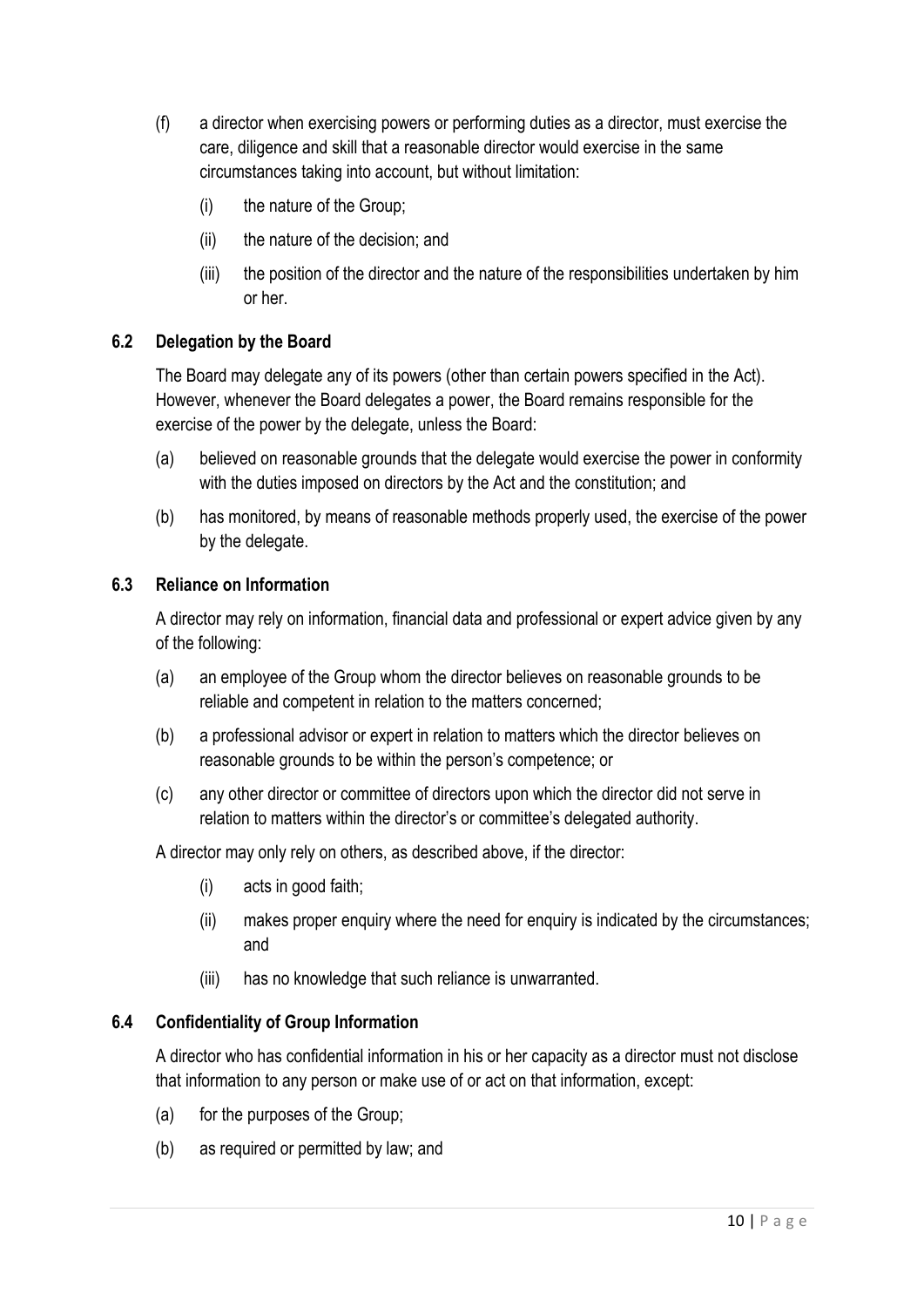(c) in complying with the director's obligation to disclose his or her interest in a transaction with the Group.

# **6.5 Authorised Disclosure of Information**

A director may disclose information to a person whose interests the director represents, and may disclose, make use of, or act on information if:

- (a) particulars of the disclosure, use, or act are entered in the Interests Register (see 7.4);
- (b) the disclosure, use, or act will not be likely to prejudice the Group; and
- (c) the disclosure is permitted under a confidentiality agreement between the Group and the party whose interests the director represents.

# **6.6 Quoted Financial Products Trading Code of Conduct**

The Board of the Group has implemented a formal procedure to handle the trading in the Group's quoted financial products by directors, employees and advisers of the Group. All directors, employees and advisers of the Group must comply with the Quoted Financial Products Trading Code of Conduct.

### **6.7 Inside Information**

If a director has inside information on the Group (or another listed issuer) he or she must comply with both the Quoted Financial Products Trading Code of Conduct and relevant insider trading laws.

#### **6.8 Resigning Director**

A director who resigns before the expiry of his or her term will identify to the Board his or her reasons for early retirement.

# **7. CONFLICTS OF INTEREST**

## **7.1 General Conflicts**

A director should not have any significant conflict of interest that is potentially detrimental to the Group, including:

- (a) material affiliations with competitors (or key customers or suppliers of competitors) of the Group; and
- (b) material affiliations with parties that are likely to be a regular counterparty to transactions with the Group,

in either of these events a director should consider their on-going role on the Board.

#### **7.2 Disclosure of Interest**

A director who is interested in a transaction with the Group must immediately disclose to the Board the nature, monetary value and extent of the interest.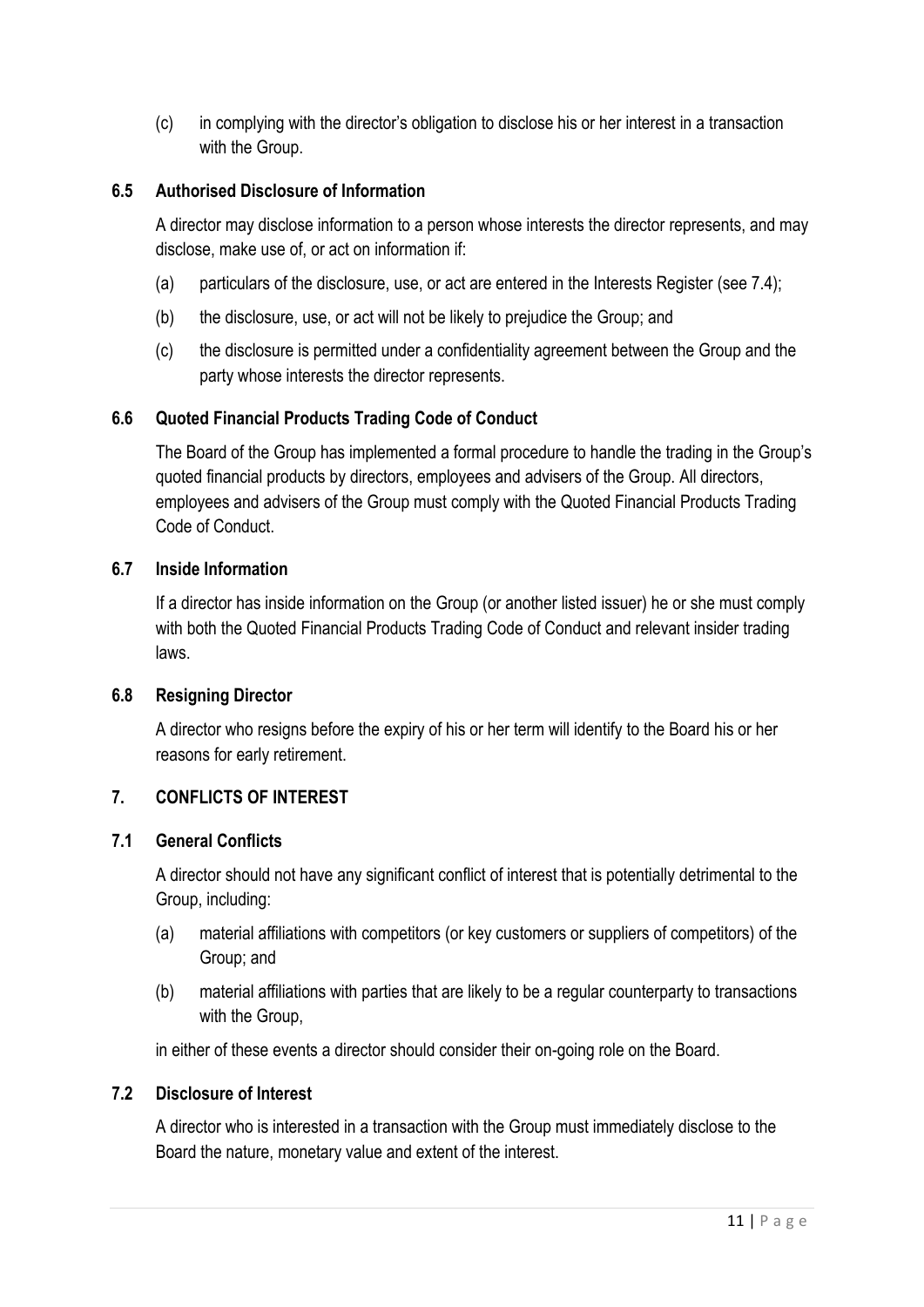# **7.3 Participation at Meetings**

A director who is interested in a transaction with the Group may attend and participate at a Board meeting at which the transaction is discussed. However, such directors are not counted in the quorum and may not vote in respect of the transaction, unless it is one in respect of which directors are expressly required by the Act to sign a certificate.

#### **7.4 Interests Register**

The Board maintains an Interests Register in which are entered the required disclosures made by directors in respect of matters relating to the Group. Entries in the Interests Register are disclosed in the next annual report.

#### **7.5 Acting at Arms-length**

A director who, either directly or indirectly, provides goods or services to the Group or an affiliate of the Group must act on an arms-length basis and not use his or her position as a director to influence commercial decisions by the Group or the affiliate.

# **8. COMMITTEES OF THE BOARD**

#### **8.1 Purpose of Committees**

The use of committees allows issues requiring detailed consideration to be dealt with separately by members of the Board with specialist knowledge and experience, thereby enhancing the efficiency and effectiveness of the Board. However the Board retains ultimate responsibility for the functions of its committees and determines their responsibilities.

#### **8.2 Exclusive Board Matters**

Issues relating to appointments to the Board and the Group's strategy, business and financial plans are dealt with directly by the Board.

#### **8.3 Committees of the Board**

The Board has constituted two standing committees being the Audit, Risk Management and Sustainability Committee and the Lending and Credit Committee. From time to time the Board may constitute an ad hoc committee to deal with a particular issue facing it which requires specialist knowledge and experience.

#### **8.4 Composition of Committees**

Each standing committee comprises at least two directors (see 8.12 for Composition of Audit, Risk Management and Sustainability Committee). The CEO may not be a member of the Audit, Risk Management and Sustainability Committee. Only directors may be members of a committee, and the alternate of a director may take the place of that director, where required.

### **8.5 Chair of Committees**

Each standing committee must be chaired by a director, other than the Chair of the Board.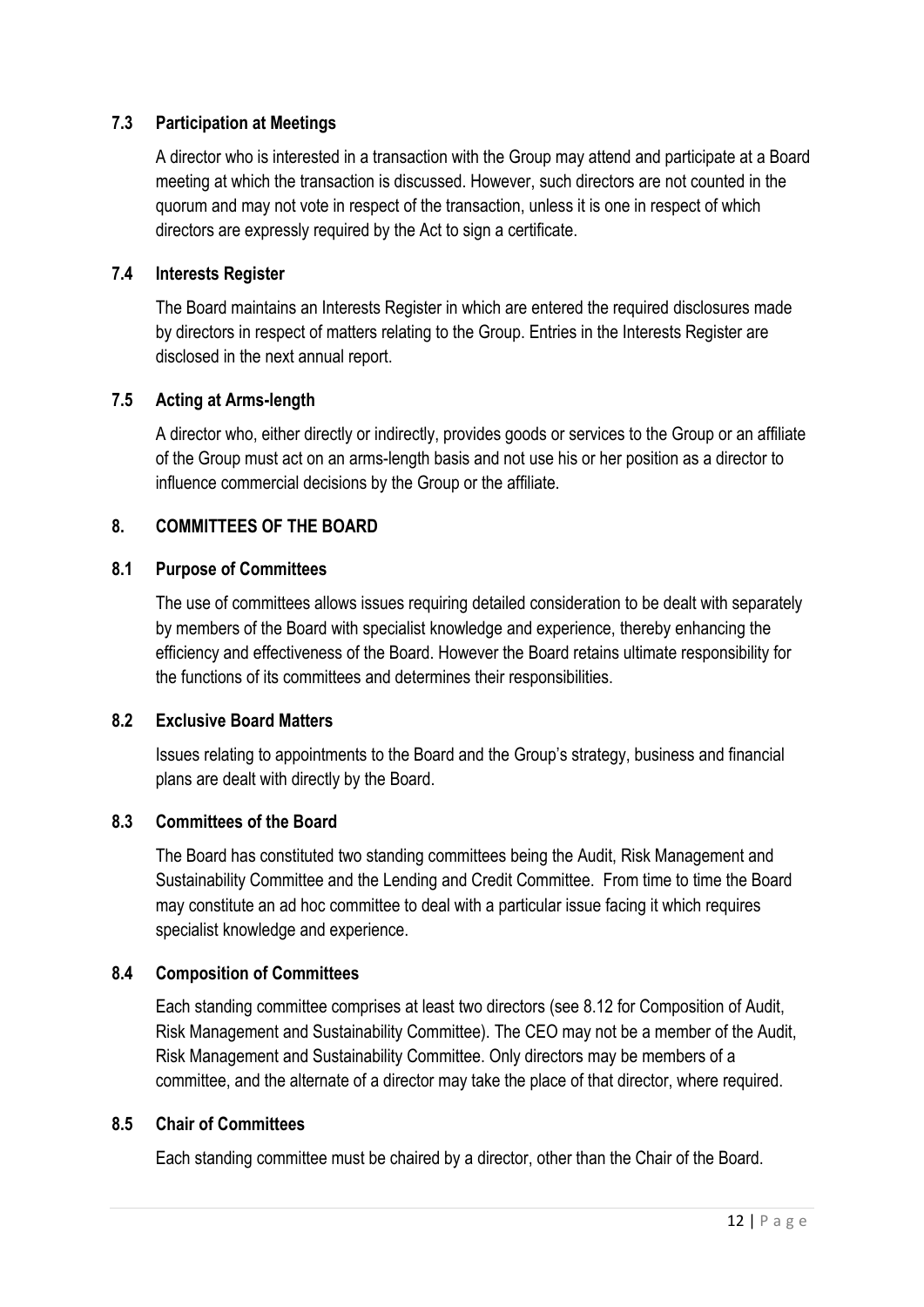#### **8.6 Attendance at Meetings**

All directors have the right to attend any meeting of a committee. In order to be fully informed on the matters for consideration, a committee member may require the attendance of any of the CEO, management, the Group's auditors and advisers.

#### **8.7 Review of Committees by Board**

The Board will review the composition of the Audit, Risk Management and Sustainability Committee and the Lending and Credit Committee following the annual meeting of the Company.

#### **8.8 Publication of Committee Members**

The Board will identify the members of the Audit, Risk Management and Sustainability Committee and the Lending and Credit Committee in the Group's annual report.

# **8.9 Audit, Risk Management and Sustainability Committee Charter**

The Audit, Risk Management and Sustainability Committee shall produce a written charter that outlines the Audit, Risk Management and Sustainability Committee's delegated authority, duties responsibilities and relationship with the Board. The Audit, Risk Management and Sustainability Committee charter shall be readily available to shareholders. The Audit, Risk Management and Sustainability Committee charter is set out as Appendix B.

# **8.10 Audit, Risk Management and Sustainability Committee Duties and Responsibilities**

The Audit, Risk Management and Sustainability Committee is responsible for the functions as listed in the Duties and Responsibilities section of the Audit, Risk Management and Sustainability Committee Charter (refer Appendix B).

# **8.11 Audit, Risk Management and Sustainability Committee Procedure**

In carrying out their responsibilities, the Audit, Risk Management and Sustainability Committee will:

- (a) meet at least once a year with the auditors and without the CEO or management being present;
- (b) convene a meeting if the auditors so request; and
- (c) communicate the outcome of the meeting to the Chair as soon as practicable after the meeting.

#### **8.12 Composition of the Audit, Risk Management and Sustainability Committee**

The Audit, Risk Management and Sustainability Committee shall comprise all non-executive directors (with an overall minimum of three directors), a majority of whom are independent directors and at least one director with an accounting or financial background.

The Audit, Risk Management and Sustainability Committee must have a chair who is an independent director and who is not the Chair of the Board. The chair should not have a long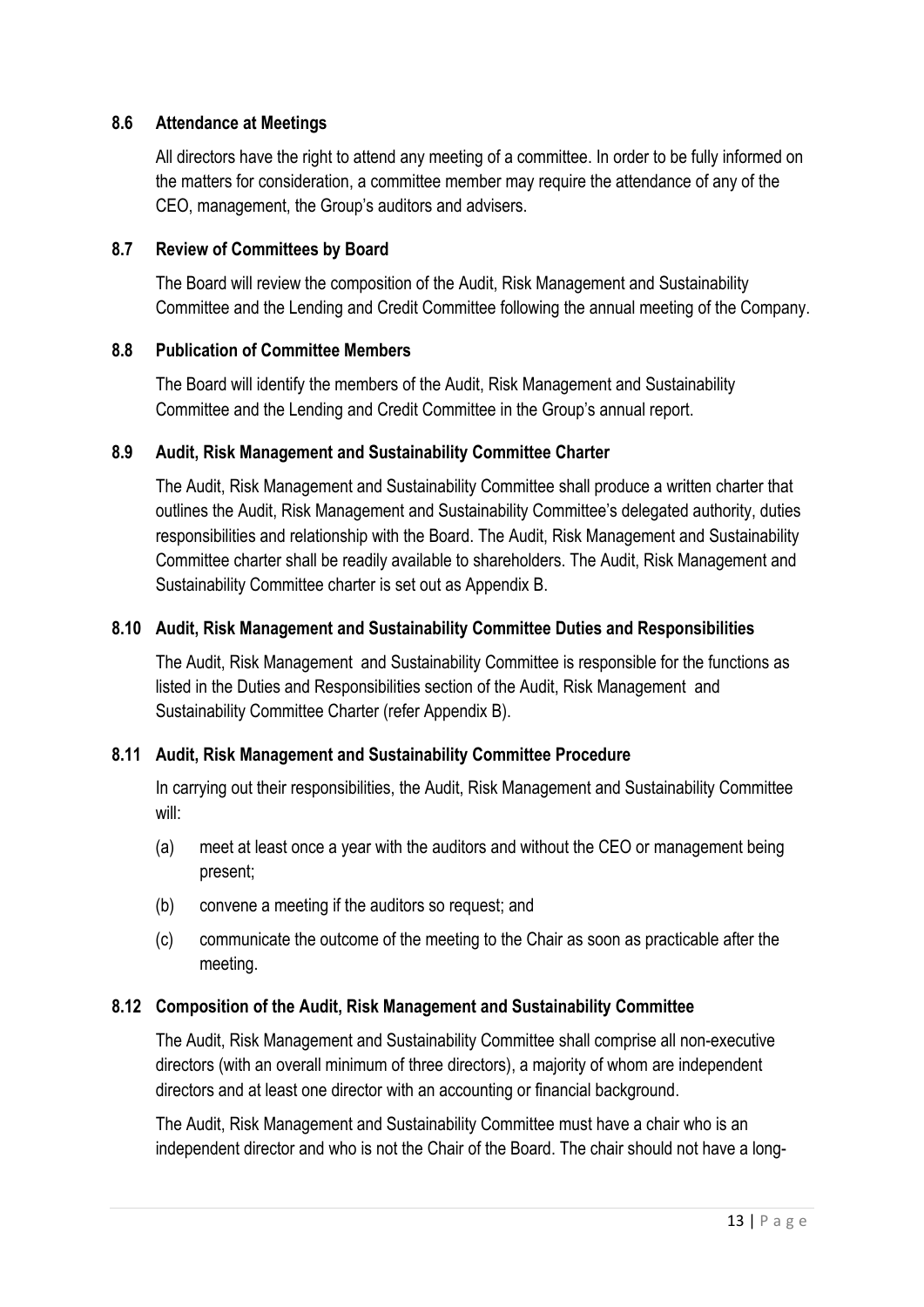standing association with the audit firm retained as a current, or retired, audit partner or senior manager at the firm.

#### **8.13 Minutes**

Minutes of the proceedings of every committee meeting shall be taken and circulated to each member of the Board.

#### **9. EXTERNAL AUDIT POLICY**

#### **9.1 Appointment of Auditor**

The auditor of the Group shall be appointed on professional merit.

#### **9.2 Independence of Auditor**

The Audit, Risk Management and Sustainability Committee and Board should be satisfied prior to the appointment of the Group's auditor that there is no relationship between the proposed auditor and the Group or any related person that could compromise the independence of the auditor, and have received written confirmation to that effect from the auditor.

#### **9.3 External audit not to be impaired**

The Board recognises the importance of and shall facilitate full and frank communication among the Audit, Risk Management and Sustainability Committee, the auditor and management so as to ensure the ability of the external auditor to perform its statutory audit role is not impaired or could reasonably be perceived to be impaired.

#### **9.4 Rotation of Audit leader**

The auditor's lead and engagement audit partners should be rotated after a maximum of five years such that no such persons shall be engaged in an audit of the Group for more than five consecutive years.

#### **9.5 Report on Audit Fees**

The Board shall annually report to shareholders and stakeholders on the amount of fees paid to the auditor for both audit and non-audit work and shall separately identify fees paid for each category of non-audit work.

#### **9.6 Report on Non-Audit Work**

The Board shall state in the annual report what non-audit work (if any) was undertaken by the auditor.

#### **9.7 Annual Meeting**

The external auditor shall attend the Annual Meeting to answer questions from investors relevant to the audit.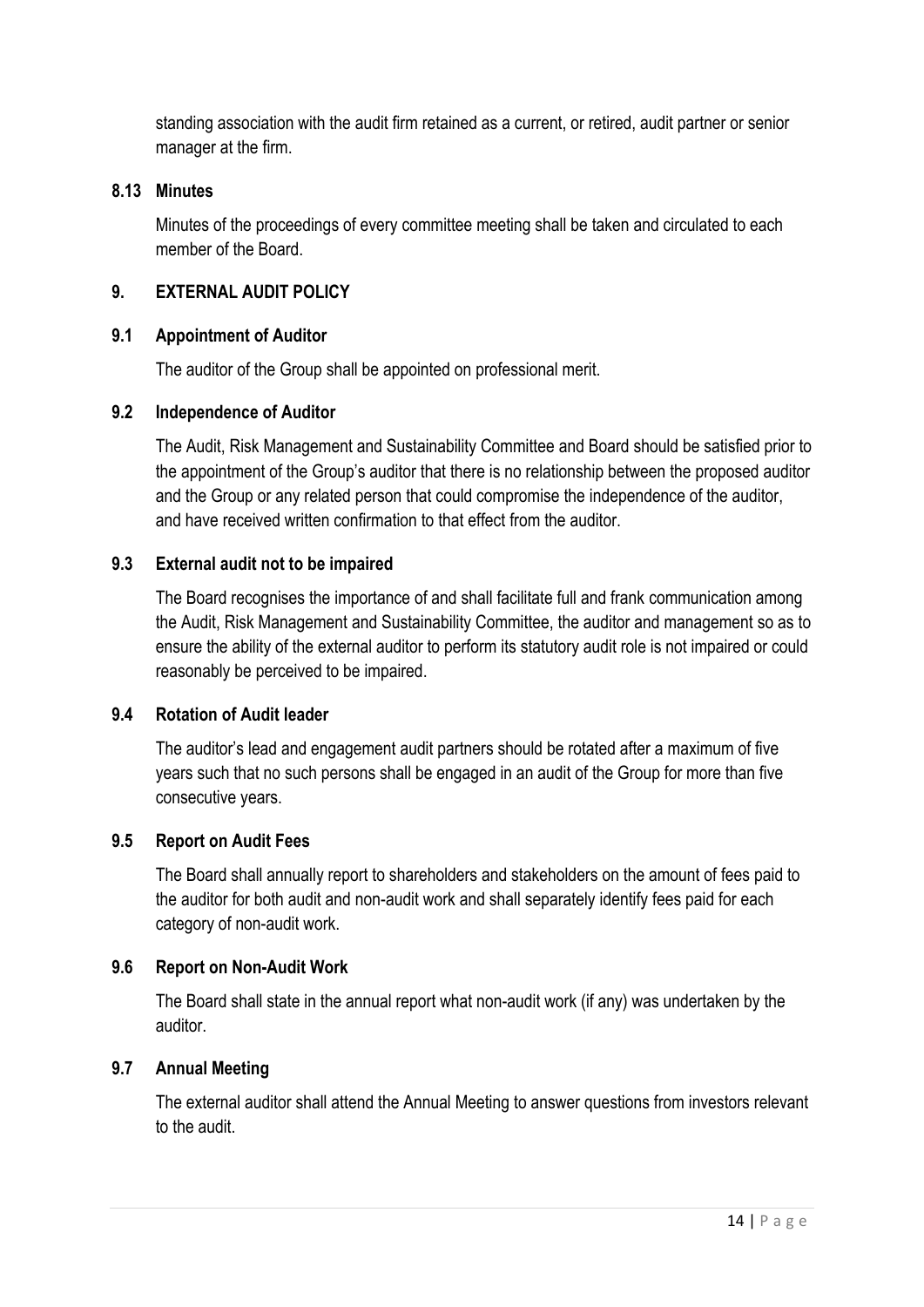# **9.8 Audit, Risk Management and Sustainability Committee to have oversight**

The Audit, Risk Management and Sustainability Committee will be responsible for monitoring any service provided by the external auditor other than its statutory audit role.

#### **9.9 Services provided by External Auditor**

The following services are classified into three categories; services that are permitted. Services that are permitted and may require prior approval from the Audit, Risk Management and Sustainability Committee and services that are not permitted.

| <b>Service</b>                                                                                                                                       | <b>Permitted</b> | <b>Permitted</b><br>and requires<br>pre-approval | <b>Not</b><br>permitted |
|------------------------------------------------------------------------------------------------------------------------------------------------------|------------------|--------------------------------------------------|-------------------------|
| <b>Statutory Audits</b>                                                                                                                              |                  |                                                  |                         |
| Audit of the Group and subsidiary financial<br>statements                                                                                            | ✓                |                                                  |                         |
| <b>Review engagements</b>                                                                                                                            |                  |                                                  |                         |
| Negative assurance in relation to financial<br>statements and any other review<br>engagements                                                        |                  |                                                  |                         |
| <b>Accounting advice</b>                                                                                                                             |                  |                                                  |                         |
| General advice regarding accounting<br>treatments                                                                                                    |                  |                                                  |                         |
| <b>Other attest services</b>                                                                                                                         |                  |                                                  |                         |
| Provision of opinions (other than audit or<br>review) with respect to financial or non-<br>financial information                                     | ✓                |                                                  |                         |
| Reporting engagements to third parties (eg.<br>Prospectus reports).                                                                                  |                  |                                                  |                         |
| Providing independent assurance to the<br>Board with respect to a valuation                                                                          |                  |                                                  |                         |
| <b>Taxation Services</b>                                                                                                                             |                  |                                                  |                         |
| Assistance and advice with respect to the<br>preparation and review of the returns of<br>income and other taxes in NZ and overseas<br>jurisdictions. |                  |                                                  |                         |
| Assistance with IRD queries, requests for<br>information, investigations and audits                                                                  |                  |                                                  |                         |
| <b>Systems Assurance</b>                                                                                                                             |                  |                                                  |                         |
| Assurance provided over data migration,<br>processed and controls for existing or new<br>systems implemented                                         |                  |                                                  |                         |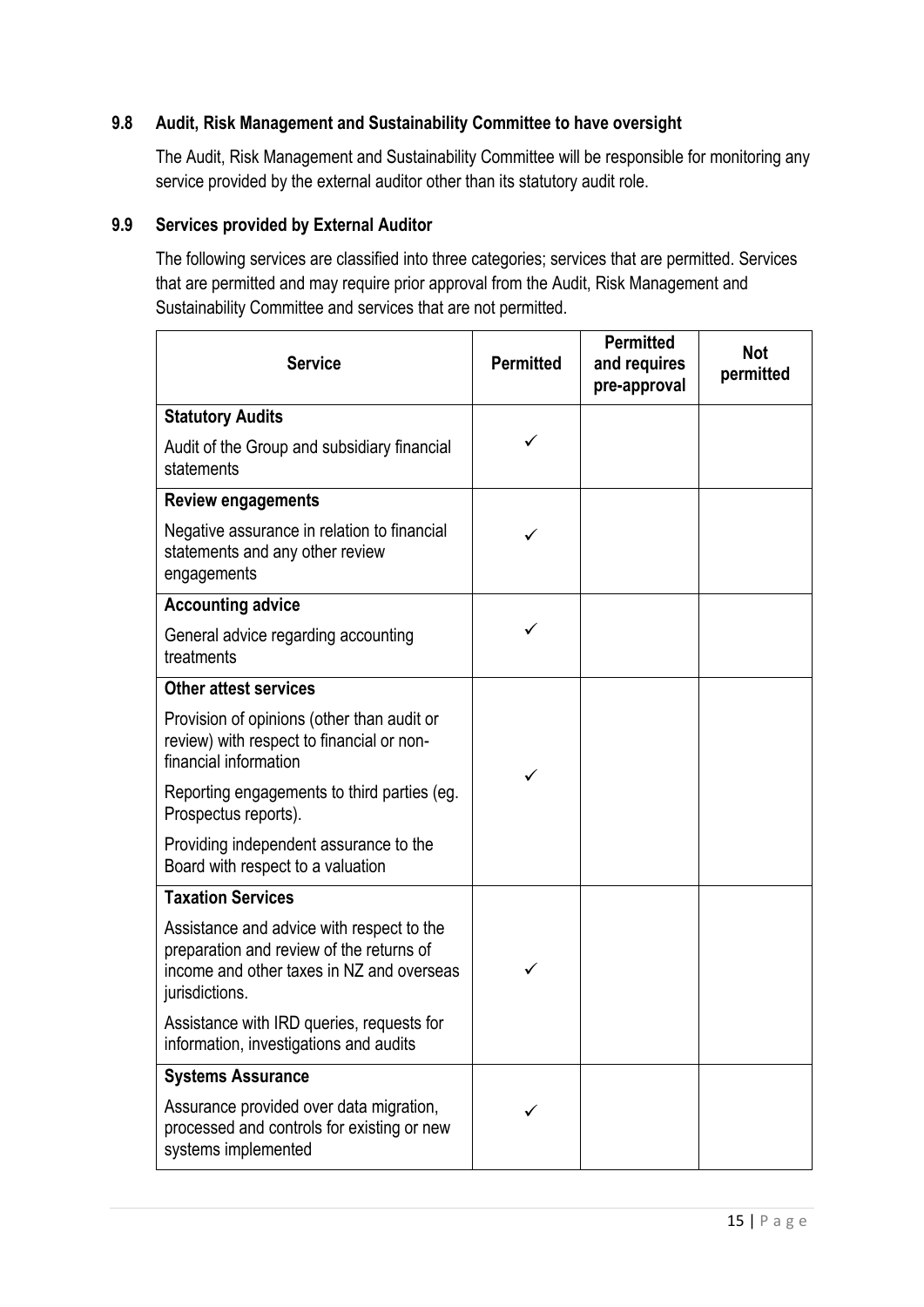| <b>Service</b>                                                                                                                                                                           | <b>Permitted</b> | <b>Permitted</b><br>and requires<br>pre-approval | <b>Not</b><br>permitted |
|------------------------------------------------------------------------------------------------------------------------------------------------------------------------------------------|------------------|--------------------------------------------------|-------------------------|
| <b>Forensic accounting/suspicious</b><br>transaction analysis                                                                                                                            |                  |                                                  |                         |
| The provision of forensic accounting and IT<br>services supporting fraud or related<br>investigation activities.                                                                         |                  |                                                  |                         |
| <b>Extended Audit Assurance Services</b>                                                                                                                                                 |                  |                                                  |                         |
| The provision of any assurance services<br>that have been outsourced by Turners that<br>relates to Turners internal accounting<br>controls, financial systems or financial<br>statements |                  |                                                  |                         |
| Due Diligence-Buyside                                                                                                                                                                    |                  |                                                  |                         |
| Provision of due diligence services for a<br>business Turners are seeking to acquire I<br>(where the vendor has appointed the<br>auditor to complete vendor due diligence)               |                  |                                                  |                         |
| <b>Vendor Due Diligence-Sellside</b>                                                                                                                                                     |                  |                                                  |                         |
| Provision of due diligence services for<br>Turners on a business Turners are looking<br>to sell (where another party will rely on the<br>auditor's report)                               |                  | ✓                                                |                         |
| <b>Advisory services M &amp; A-Sellside</b>                                                                                                                                              |                  |                                                  |                         |
| Assisting Turners as an advisor to sell a<br>business                                                                                                                                    |                  | ✓                                                |                         |
| <b>Secondments</b>                                                                                                                                                                       |                  |                                                  |                         |
| Supplementation of Turners resource to<br>achieve project outcomes                                                                                                                       |                  |                                                  |                         |
| <b>Expert witness</b>                                                                                                                                                                    |                  |                                                  |                         |
| Acting as an expert witness to support<br>litigation                                                                                                                                     |                  | ✓                                                |                         |
| <b>Staff hiring</b>                                                                                                                                                                      |                  |                                                  |                         |
| Hiring by Turners- a formal partner,<br>principal or professional employee of the<br>External Auditor (manager or above)                                                                 |                  |                                                  |                         |
| Hiring by the External Auditor-a current or<br>former officer, director or employee of the<br>Group                                                                                      |                  |                                                  |                         |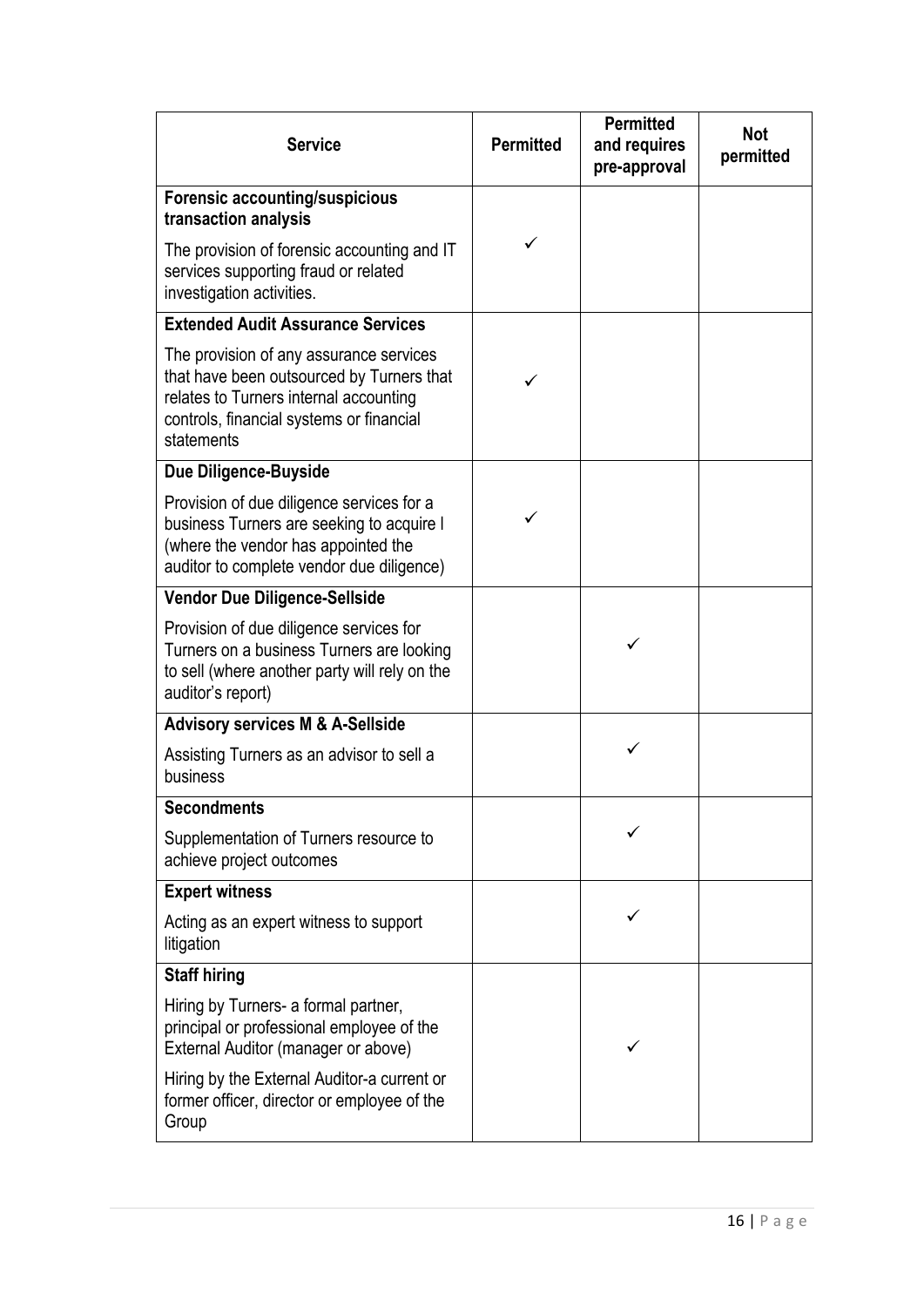| <b>Service</b>                                                                                                                                                                                                                                                                                                                                                                                                           | <b>Permitted</b> | <b>Permitted</b><br>and requires<br>pre-approval | <b>Not</b><br>permitted |
|--------------------------------------------------------------------------------------------------------------------------------------------------------------------------------------------------------------------------------------------------------------------------------------------------------------------------------------------------------------------------------------------------------------------------|------------------|--------------------------------------------------|-------------------------|
| Internal audit assurance                                                                                                                                                                                                                                                                                                                                                                                                 |                  |                                                  |                         |
| Internal audit resource provided (eg. Risk)<br>management, specialist treasury or IT<br>resource) under the direct                                                                                                                                                                                                                                                                                                       |                  | ✓                                                |                         |
| <b>Advisory services M &amp; A-Buyside</b>                                                                                                                                                                                                                                                                                                                                                                               |                  |                                                  |                         |
| Assisting Turners as an advisor to acquire a<br>business                                                                                                                                                                                                                                                                                                                                                                 |                  |                                                  | ×                       |
| Bookkeeping or other services related<br>to the accounting records or financial<br>services                                                                                                                                                                                                                                                                                                                              |                  |                                                  |                         |
| Maintaining or preparation of Turners<br>accounting records. Preparing or originating<br>source data underlying Turners financial<br>statements.                                                                                                                                                                                                                                                                         |                  |                                                  | ×                       |
| <b>Financial information systems design</b><br>and implementation                                                                                                                                                                                                                                                                                                                                                        |                  |                                                  |                         |
| Directly or indirectly operating or<br>supervising the operation of Turners<br>information systems or managing Turners<br>local area network. Designing or<br>implementing a hardware or software<br>system that aggregrates source data<br>underlying the financial statements or<br>generates information that is significant to<br>Turners financial statements or other<br>financial information systems as a whole. |                  |                                                  | ×                       |
| <b>Valuation</b>                                                                                                                                                                                                                                                                                                                                                                                                         |                  |                                                  |                         |
| The preparation of valuations of assets and<br>liabilities recognised directly in the financial<br>statements                                                                                                                                                                                                                                                                                                            |                  |                                                  | ×                       |
| <b>Actuarial services</b>                                                                                                                                                                                                                                                                                                                                                                                                |                  |                                                  |                         |
| Any actuarially-oriented advisory service<br>involving the determination of amounts<br>recorded in the financial statements and<br>related accounts other than assisting in<br>understanding the methods, models,<br>assumptions and inputs used in computing<br>an amount                                                                                                                                               |                  |                                                  | ×                       |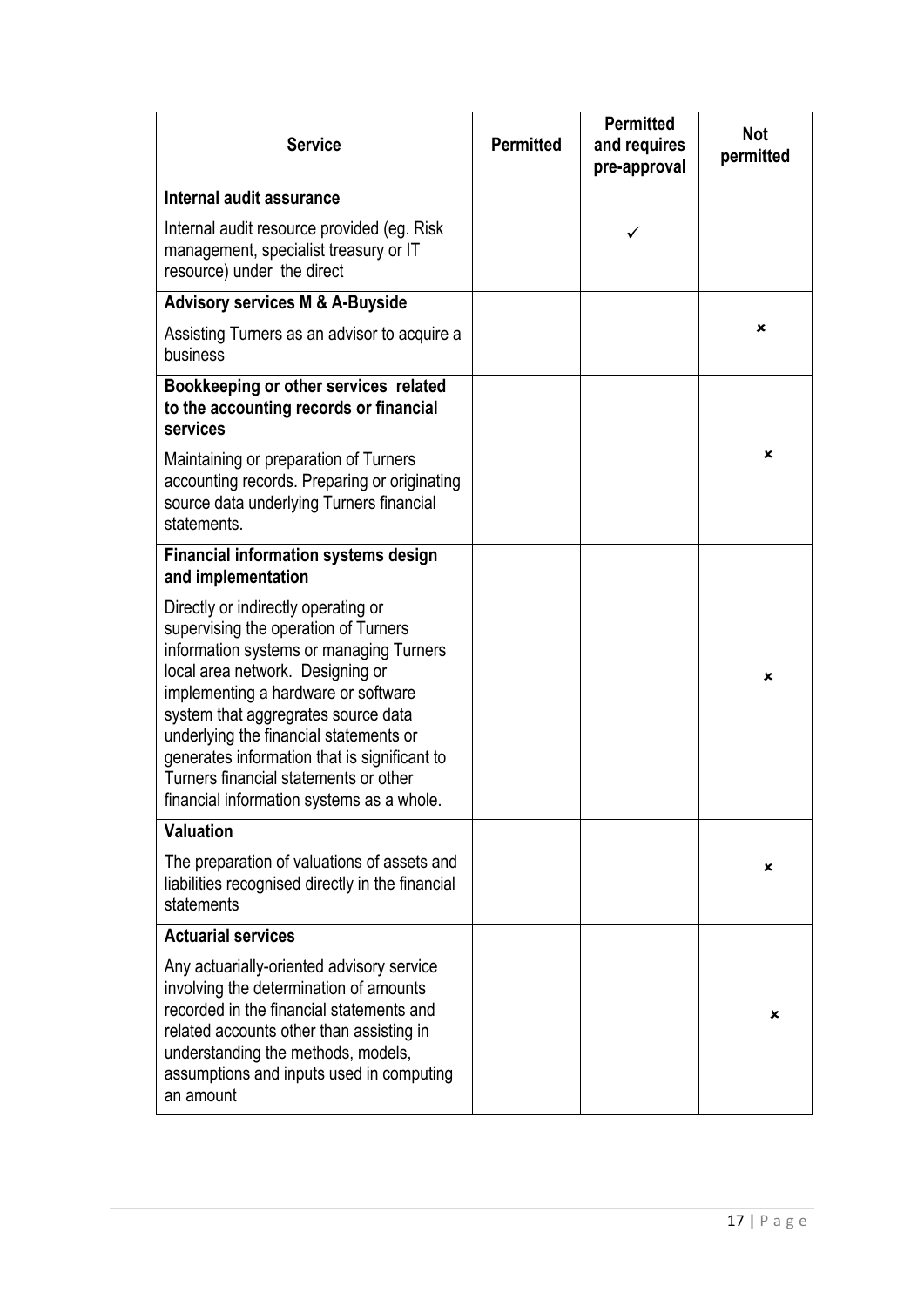| <b>Service</b>                                                                                                                                                                                                                                                                                                         | <b>Permitted</b> | <b>Permitted</b><br>and requires<br>pre-approval | Not<br>permitted |
|------------------------------------------------------------------------------------------------------------------------------------------------------------------------------------------------------------------------------------------------------------------------------------------------------------------------|------------------|--------------------------------------------------|------------------|
| <b>Human Resource services</b>                                                                                                                                                                                                                                                                                         |                  |                                                  |                  |
| Searching for or seeking out prospective<br>candidates for managerial, executive or<br>director positions. Engaging in formal<br>testing or evaluation programmes.<br>Undertaking reference checks of<br>prospective candidates for an executive or<br>director position. Acting as a negotiator on<br>Turners behalf. |                  |                                                  | $\mathbf x$      |
| Legal services                                                                                                                                                                                                                                                                                                         |                  |                                                  |                  |
| The provision of any service to Turners by<br>the audit firm that could be only provided by<br>someone licensed, admitted or otherwise<br>qualified to practice law in the jurisdiction in<br>which the service is provided.                                                                                           |                  |                                                  | $\mathbf x$      |

#### **10. REMUNERATION POLICY**

#### **10.1 Alignment of Interests with Shareholders**

The Board promotes the alignment of the interests of the directors, the CEO and management with the long term interests of shareholders.

#### **10.2 Review Process**

The Board shall annually review the remuneration structure and policy within the Group. The Board shall annually review the remuneration packages of the CEO and management, and shall review the remuneration packages of directors at least every second year.

#### **10.3 External Advisers**

In reviewing the remuneration proposed for directors, the CEO and management, the Board may seek external advice from a recognised and competent source, including an evaluation against comparable peers.

#### **10.4 Remuneration Levels**

The Board has a policy that executives, executive directors and non-executive directors should receive remuneration that is fair and reasonable in a competitive market for the skills, knowledge and experience required by the Group.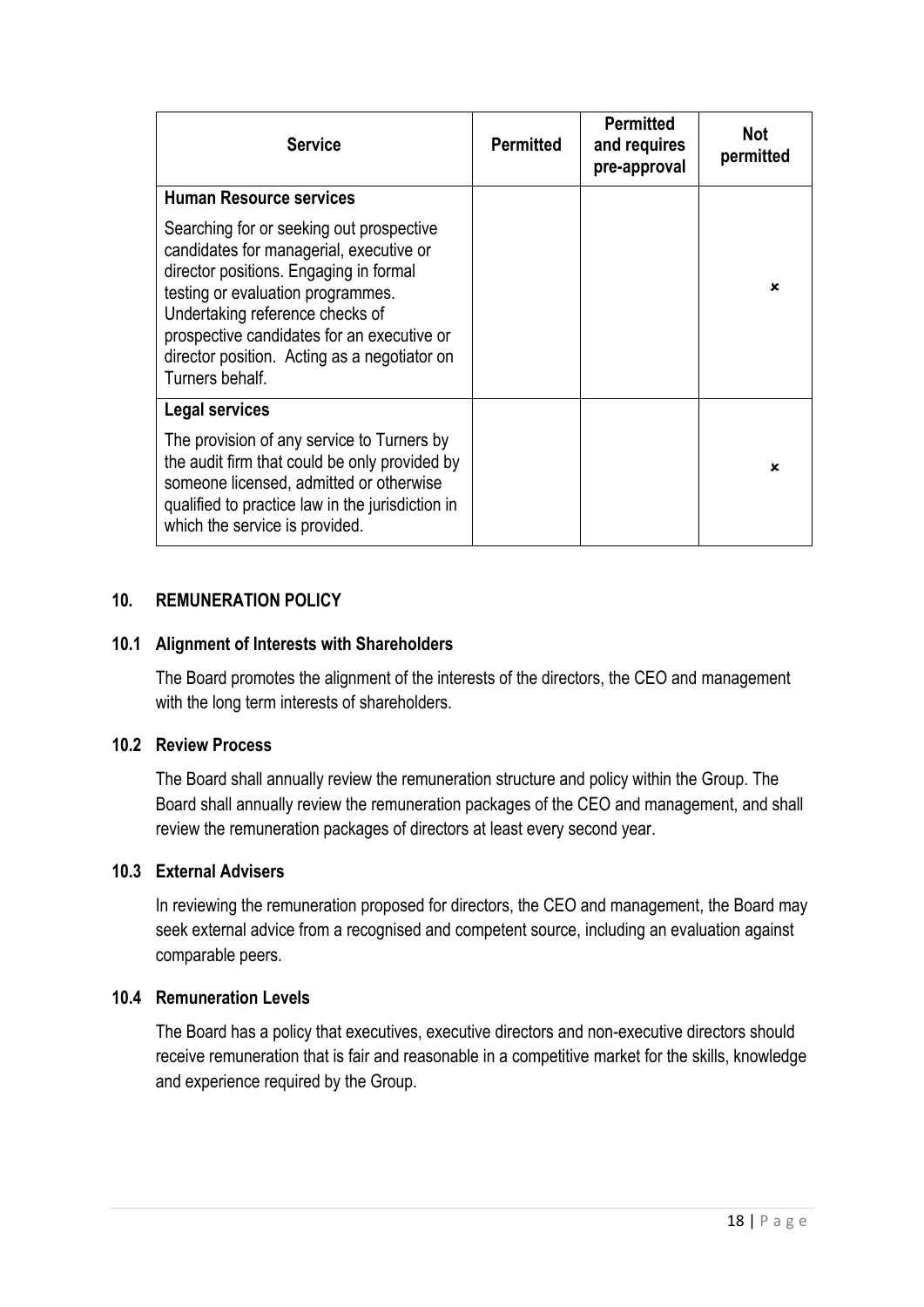#### **10.5 Executive and Non-Executive remuneration**

The Board recognises that it is desirable that executive (including executive director) remuneration should include an element dependent upon the performance of both the Group and the individual, and should be clearly differentiated from non-executive director remuneration.

#### **10.6 Retiring Director Remuneration**

No special remuneration will be paid to a retiring director without the authority of an ordinary resolution of shareholders, except as permitted by the Listing Rules.

#### **11. THE CHIEF EXECUTIVE OFFICER**

#### **11.1 Responsibilities of CEO**

The CEO is the senior executive of the Group and is responsible for:

- (a) formulating the vision for the Group;
- (b) recommending policy and the strategic direction of the Group for approval by the Board;
- (c) providing management of the day to day operations of the Group; and
- (d) acting as the spokesperson of the Group.

#### **11.2 No Appointment as Chair**

The CEO is not eligible to be appointed as the Chair. A Chair may, however, assume the post of CEO concurrently on a temporary basis when the post of CEO is vacant, for a period not longer than six months. After the initial period of six months, if a CEO has not been appointed, the Board may extend the Chair's CEO post for another maximum period of six months.

#### **11.3 Independence of the Board**

The CEO undertakes to respect the independence of directors so as to permit the Board to challenge management decisions objectively and evaluate corporate performance.

#### **11.4 Other Boards**

The CEO will not accept appointment to the board of other companies except for family companies and/or directorships undertaken at the request of the Group where the Group has a significant interest, except with the consent of the Board.

# **12. SHAREHOLDER PARTICIPATION**

#### **12.1 Constitution**

The rights of shareholders are referred to in the Company's constitution (which is available to all shareholders), in the Act and the Listing Rules.

#### **12.2 Board Accountable to Shareholders**

The Board is appointed by, and accountable to, shareholders.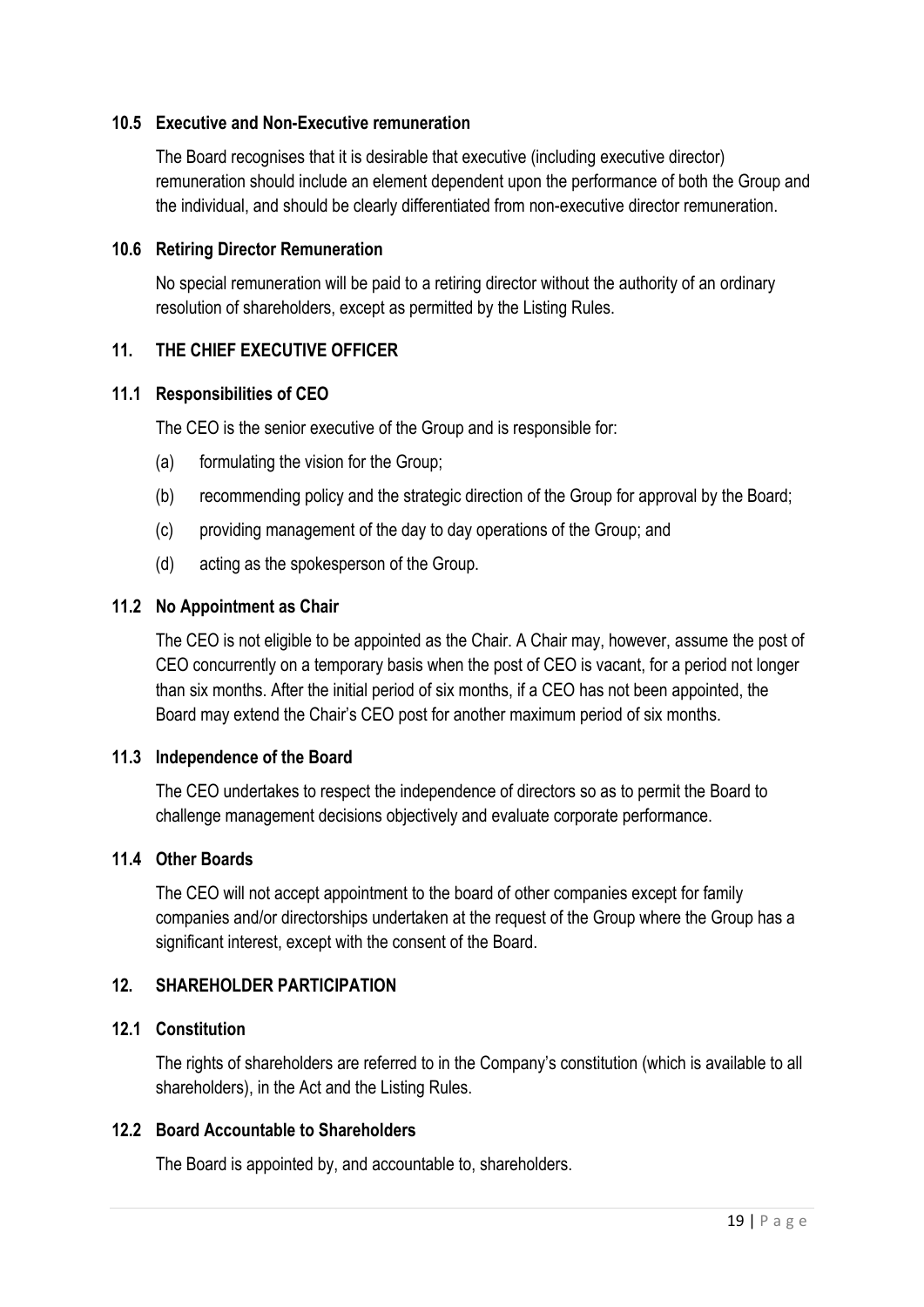#### **12.3 Reports to Shareholders**

The Board values the opportunity to give comprehensive yet accessible interim and full year reports to shareholders and to meet with them annually.

#### **12.4 Annual Meeting**

The Board recognises that the annual meeting is an important forum at which shareholders can meet with the Board and it encourages shareholders to use the forum to ask questions and make comments on the performance of the Group.

#### **12.5 Directors' Attendance**

In usual circumstances, all directors will attend the annual meeting.

#### **12.6 Notice of Meeting**

The Board will endeavour to release all notices of meeting at least 20 business days prior to the date of the meeting, where practical.

#### **12.7 Questions from Shareholders**

The Board welcomes input from shareholders and encourages shareholders to submit questions in writing prior to the annual meeting so that an informed answer can be given at the meeting. The Board will ensure that the Group's external auditors are available for questioning by shareholders at the annual meeting.

#### **12.8 Questions not fully Answered**

Questions which are not fully answered at a meeting will be replied to in writing as soon as practicable after the meeting subject to the Group's confidentiality obligations to third parties.

#### **12.9 Group website**

The Board recognises that maintaining an up-to-date website is an important way in which shareholders can readily access key information (including annual reports) about the Group.

#### **13. REPORTING AND DISCLOSURE**

#### **13.1 Annual Report**

In addition to all information required by law, the Board acknowledges that the Company's annual report should include sufficient meaningful information to enable shareholders and stakeholders to be well informed on the affairs of the Group, including all information recommended for disclosure in the NZX Corporate Governance Code.

#### **13.2 Compliance and Continuous Disclosure**

The Group Financial Controller shall be responsible for the Group's compliance with statutory disclosure requirements. The Board shall be responsible for the Company's compliance with NZX continuous disclosure requirements.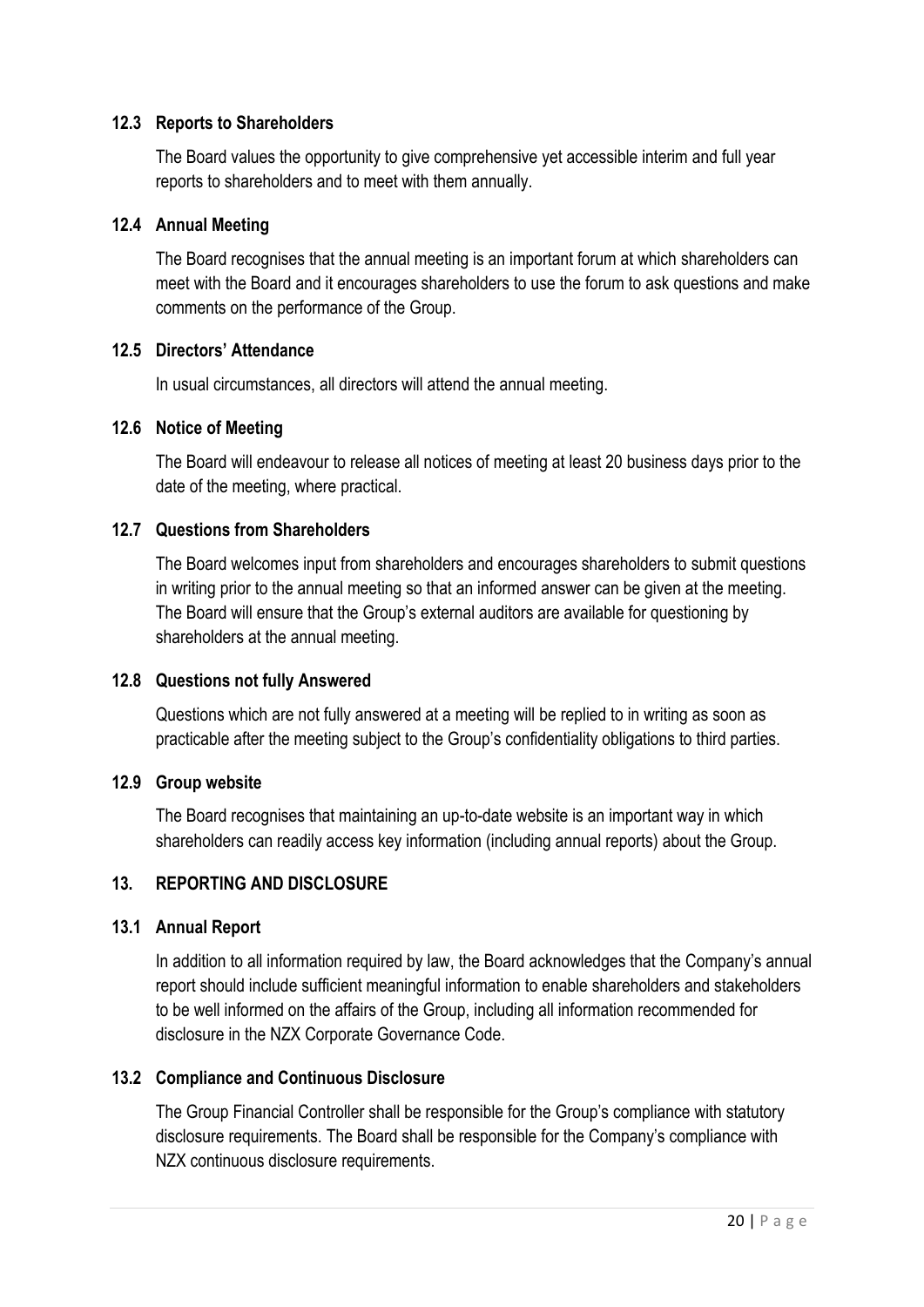# **13.3 Code of Ethics**

The Group's Code of Ethics should be published and available to all directors, staff and shareholders. The Code of Ethics is a separate document to this Corporate Governance Code.

#### **13.4 Implement and Review Code of Ethics**

The Board shall have a system to implement and review the Group's Code of Ethics. The Board shall monitor adherence to the Code of Ethics and hold directors and staff accountable for acting ethically at all times.

# **13.5 Takeover Response Policy**

The Board is well prepared in the event of a takeover. If the Company receives a takeover notice or any director becomes aware that a takeover notice or scheme of arrangement proposal is imminent:

- (a) all directors, the CEO, CFO and Company Secretary should be advised immediately in confidence;
- (b) the Company shall promptly release to NZX and ASX an appropriate announcement reflecting the circumstances. The Board will consider seeking a trading halt if considered necessary to ensure an orderly market pending release of an announcement;
- (c) if the Board considers it desirable, it may establish a sub-committee comprised of noninterested directors which will have authority to make binding decisions in respect of the process, including but not limited to:
	- (i) retaining legal and financial advisers;
	- (ii) appointing an independent adviser for the purposes of the Takeovers Code; and
	- (iii) approving any announcements or communications relating to the potential transaction.

If the Board does not establish a sub-committee, the Board will be responsible for all matters relating to the Company's response to the potential transaction.

- (d) the Board will comply with all legal and regulatory obligations including the Listing Rules, the Act, the Financial Markets Conduct Act 2013 and the Takeovers Code;
- (e) the Company and each director will keep a record of all expenses incurred in response to a takeover bid, to enable the Company to seek recovery from the offeror under section 49 of the Takeovers Act 1993.
- (f) The Board will remain committed to obtaining the maximum value for shareholders through consideration of credible alternatives;
- (g) The Board will engage in full communication with all shareholders with updated information provided as soon as practical and in accordance with the Company's Continuous Disclosure Policy.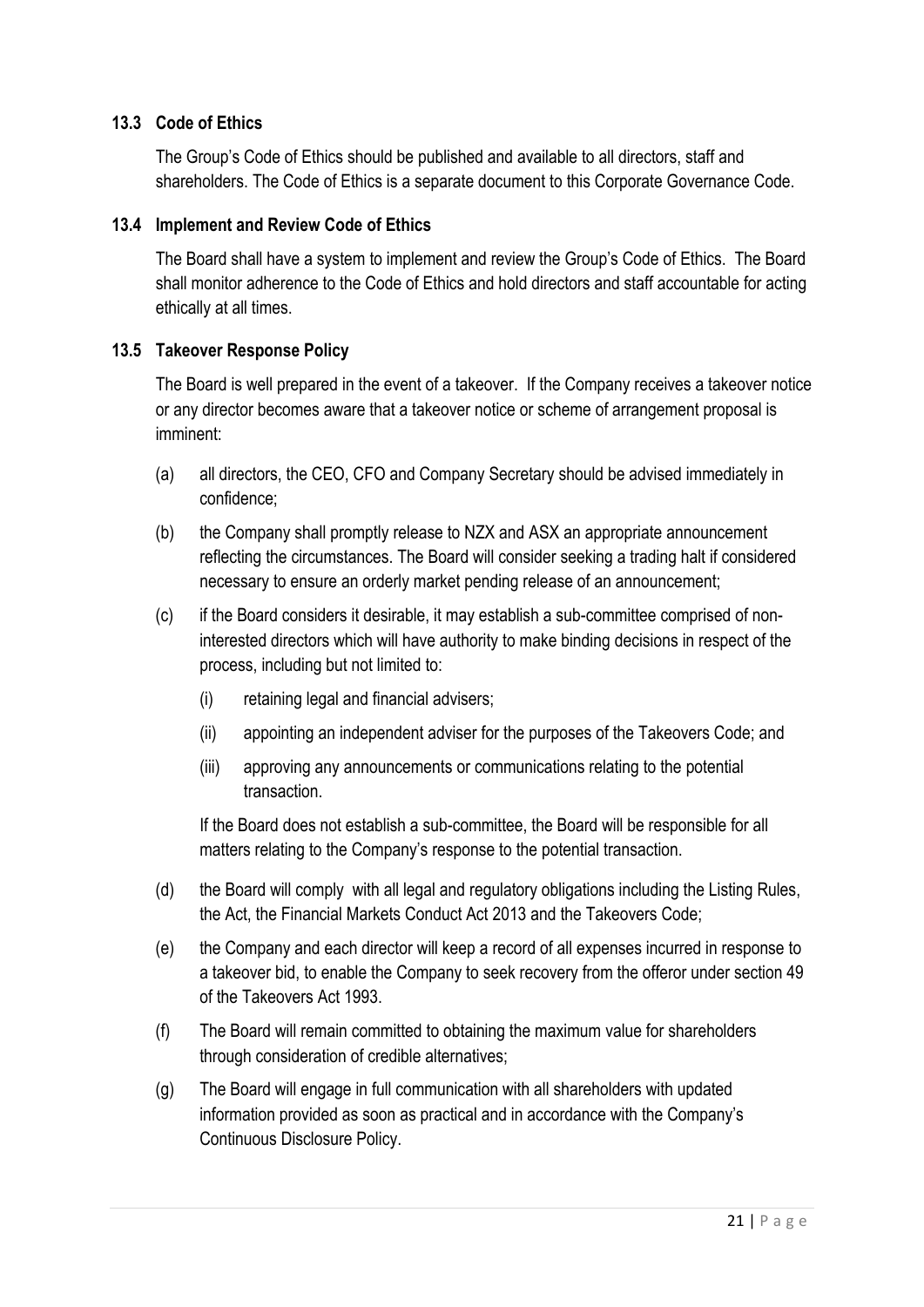# **14. ENVIRONMENTAL, SOCIAL AND GOVERNANCE POLICY**

#### **14.1 Environmental responsibility**

The Company will use its resources responsibly and will look for opportunities to reduce any negative environmental risk or impact from its operations, products and services.

#### **14.2 Social responsibility**

The Company is committed to providing fair and responsible products and services that includes adherence to the Responsible Lending Code, the Responsible Credit-Related Insurance Code, Insurance (Prudential Supervision) Act 2010 and various other Acts.

The Board will encourage diversity and will not knowingly participate in business situations where we could be complicit in human rights and labour standard abuses.

#### **14.3 Governance Responsibility**

We will work against bribery, corruption, anti-money laundering, financing of terrorism and other financial crimes.

We will conduct ourselves with honesty and integrity.

We will meet all regulatory requirements in the jurisdictions that we operate in.

#### **14.4 Non-financial disclosure**

The Board recognises the importance of non-financial disclosure, and will report at least annually on the Company's progress against exposure to environmental, social sustainability and other key risks having regard to the Group's circumstances and portfolio of businesses. Given the Company's size, the Board has elected not to adopt a formal environmental, social and governance framework against which to report, and will instead only report on key matters which it determines are most material to the Group and its performance.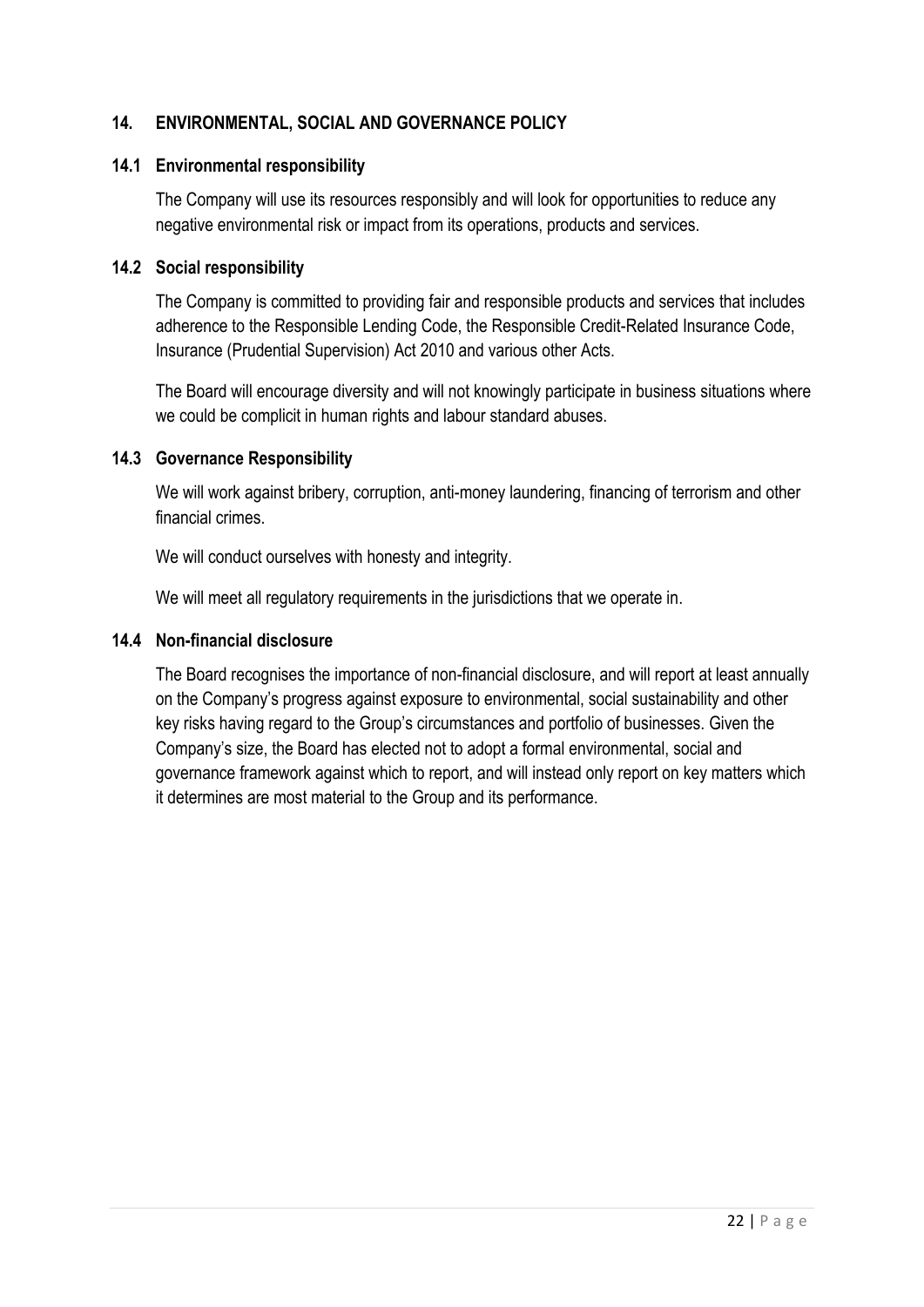# **APPENDIX A: PROTOCOLS BETWEEN THE MAIN BOARD AND SUBSIDIARY BOARDS**

To ensure the Group works toward the common goal of enhancing shareholder value the following protocols have been agreed between the Board of Directors of Turners Automotive Group Limited ('Main Board') and the Board of Directors of Subsidiary Companies ('Subsidiary Boards') (For a list of subsidiary companies refer to Schedule A).

These protocols apply to Subsidiary Boards whether they are exercising powers as directors of a Subsidiary, or exercising powers as a shareholder of a Subsidiary.

The Subsidiary Boards will not and will not seek to, without the prior consent of the Main Board:

- (a) **Negative Pledge**: create, allow to be created, or permit to exist any security interest over the whole or any part of the subsidiary's assets;
- (b) **Disposal**: whether by a single transaction, or a number of related or unrelated transactions and whether at the same time or over a period of time, dispose of any asset other than that the Subsidiary Board may:
	- (i) **Inventory**: dispose of any inventory in the ordinary course of, and for the purpose of carrying on, the subsidiary's ordinary business and on arm's-length commercial terms;
	- (ii) **Money**: part with money in the ordinary course of, and for the purpose of carrying on, the subsidiary's ordinary business and on arm's-length commercial terms in accordance with the Group's core business;
	- (iii) **Assets**: renew or replace any of the subsidiary's assets (other than any motor vehicle or aircraft) with other assets comparable as to type, value and quality, on the condition that, the Subsidiary does not create, allow to be created or permit to exist any purchase money security interest in any such equipment;
	- (iv) **Chattel Paper, Accounts Receivable and Other Monetary Obligations**: collect in and realise any chattel paper, accounts receivable and other monetary obligations owing to the Subsidiary;
	- (v) **Obsolete Assets**: dispose on arm's-length commercial terms of obsolete or surplus assets which are not required for the efficient operation of the business of the Group;
	- (vi) **Borrowed Money**: apply the proceeds of money borrowed or raised for the purposes for which it was borrowed or raised; and
	- (vii) **Intra-Guaranteeing Group**: dispose of any assets to another Subsidiary; and
- (c) **Make Loans etc.**: make any loans, advances or other financial accommodation to, provide any financial assistance to, guarantee the liabilities of, or repay in whole or in part or otherwise assume any indebtedness of any person other than:
	- (i) to any Subsidiary; or
	- (ii) in the ordinary course of the Group's core business on arm's-length commercial terms;
- (d) **Indebtedness**: incur any financial indebtedness other than in the ordinary course of business;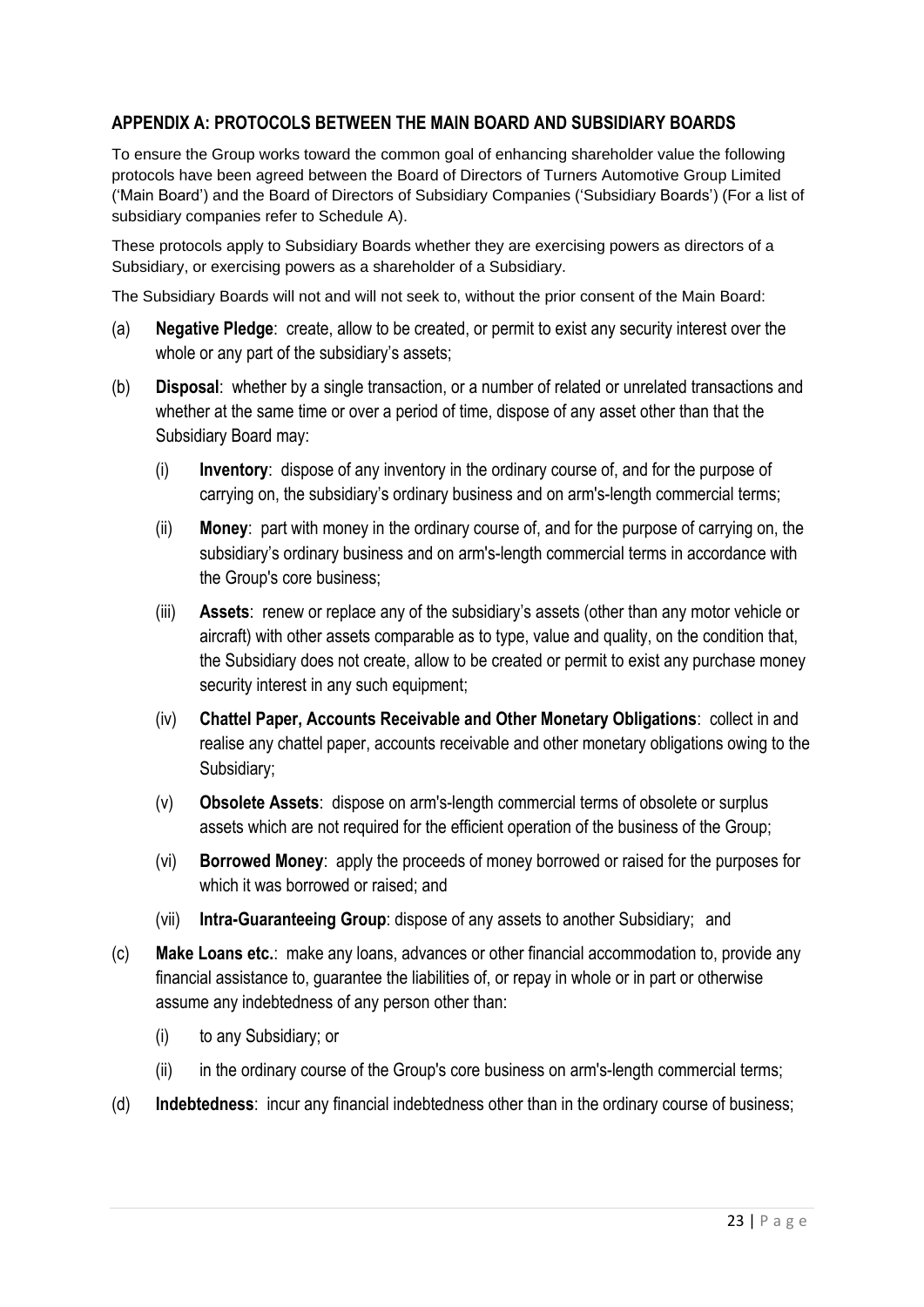#### (e) **Transactions with Related Persons**:

- (i) dispose of any assets or provide any services to, or purchase any assets or accept any services from, or enter into any other transaction with, or for the benefit of, a related person other than a bona fide transaction for fair value on arms-length commercial terms;
- (ii) make any loan or provide any other financial accommodation to any related person; or
- (iii) enter into any guarantee in respect of an obligation of a related person;
- (f) **Change of Business**: whether at any one time or over a period of time, make any material change in the nature or scope of its business as presently conducted;
- (g) **Lending/Insurance Policy**: make any material adverse change to the lending policy or the insurance policy other than as required by any applicable laws (including, without limitation, any prudential guidelines or other binding or mandatory rules or regulations published by any governmental agency;
- (h) **Distributions**: pay or make, or allow to be paid or made, any distribution other than to another Subsidiary;
- (i) **Shares**:
	- (i) acquire its own shares (unless it is required to do so by law), issue shares redeemable at the option of the holder of the shares or on a specified date, or exercise any option to redeem its shares;
	- (ii) alter, or allow to be altered, any term attaching to, or acquire or redeem, any of its own shares in a manner which would cancel or reduce the liability of any shareholder in relation to a share held in the Subsidiary prior to that alteration, acquisition or redemption (or consent to, or enter into, any arrangement which would have that effect); or
	- (iii) allow any of its assets to be applied directly or indirectly in connection with any of the foregoing;
- (j) **Uncalled Capital**: pass any resolution that any of its capital that has not been called up is not to be capable of being called up or become party to any agreement under which the liability of any of its shareholders in respect of any unpaid capital is released or reduced or any of its funds or property are applied or used in reduction of the shareholders' liability in respect of unpaid capital;
- (k) **Call Up Capital**: call up or allow to be called up or paid or receive in advance of calls any uncalled or unpaid capital, nor apply the same when paid to any purpose other than in or towards payment of the outstanding moneys;
- (l) **Change in Constitution**: make any change in its constitutive documents, other than a technical or administrative change;
- (m) **Change Place of Incorporation**: change its jurisdiction of incorporation or place of domicile for taxation purposes or move its principal place of business outside New Zealand;
- (n) **Amalgamation**: enter into any amalgamation, consolidation, merger, demerger, reconstruction or make any proposal to do any such things with any other company other than another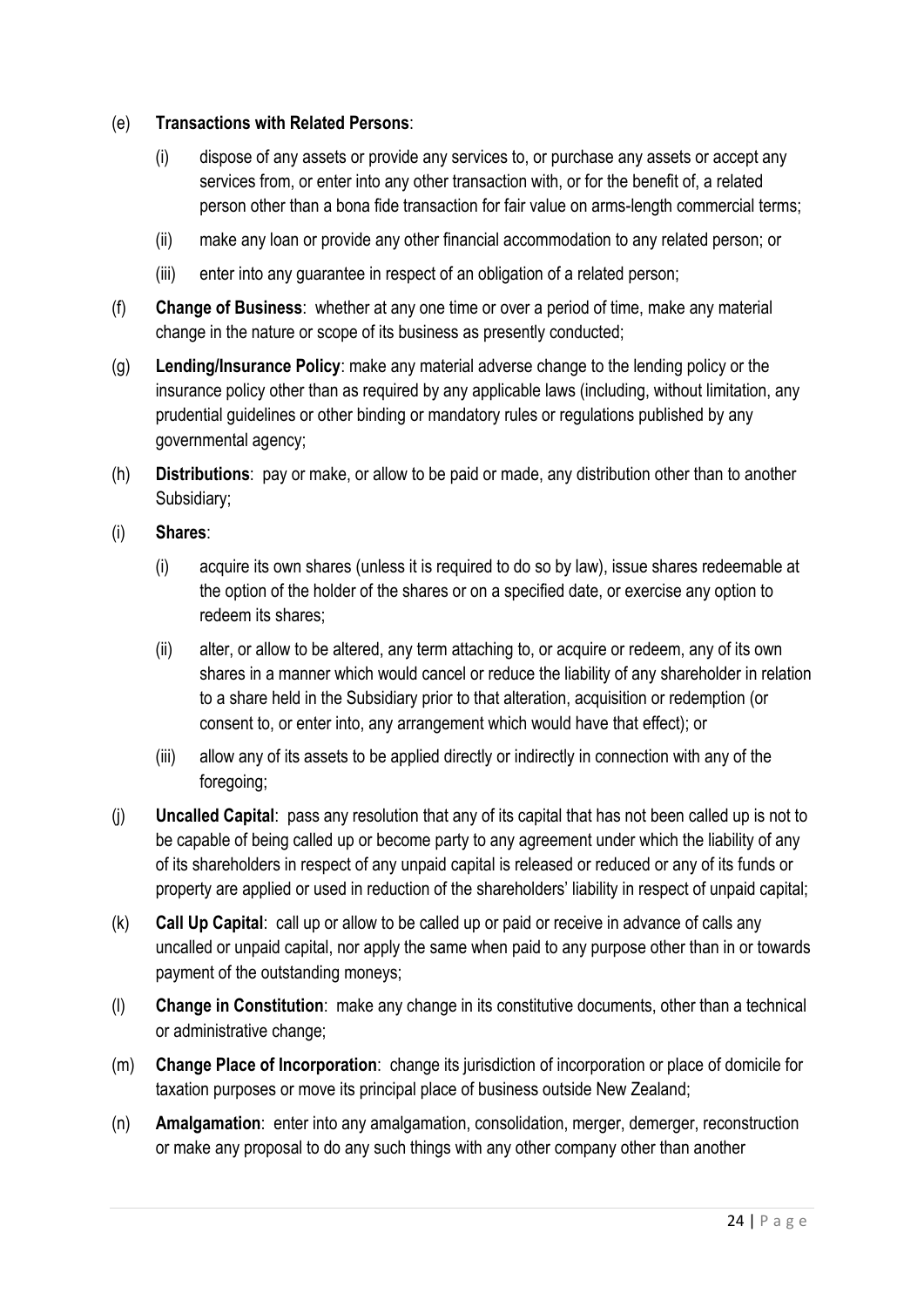Subsidiary (other than a solvent reconstruction, merger, consolidation or voluntary liquidation previously approved in writing by the Main Board);

# (o) **Material Contracts**:

- (i) terminate, amend, alter, vary, or agree to terminate, amend, alter or vary, or permit or enter into negotiations for the termination, alteration or variation of, any:
	- (A) material contract; or
	- (B) loan finance document, except where such act is in the ordinary course of business in accordance with the lending policy; or
- (ii) agree to any sub-contract of any material contract;
- (iii) assign or agree to any assignment of any right, obligation or property under any:
	- (A) material contract; or
	- (B) loan finance document, except in relation to the security; or
	- (C) waive or release any obligation of any other party to a:
	- (D) material contract; or
	- (E) loan finance document, except where such waiver or release is in the ordinary course of business in accordance with the lending policy.
- (p) **Major Transaction**: enter into any major transaction (within the meaning of section 129 of the Companies Act 1993, and as if "company" includes any entity); or
- (q) **Derivative Products**: become a party to any derivative product where that obligation has been entered into by it other than exclusively for hedging (and not for speculative) purposes.

Where permitted to do so by the relevant Subsidiary constitution, and where not prohibited by law, directors of a Subsidiary Board may, when exercising powers or performing duties as a director, act in a manner which he or she believes is in the best interests of the Subsidiary's holding company (Turners Automotive Group Limited) even though it may not be in the best interests of the Subsidiary.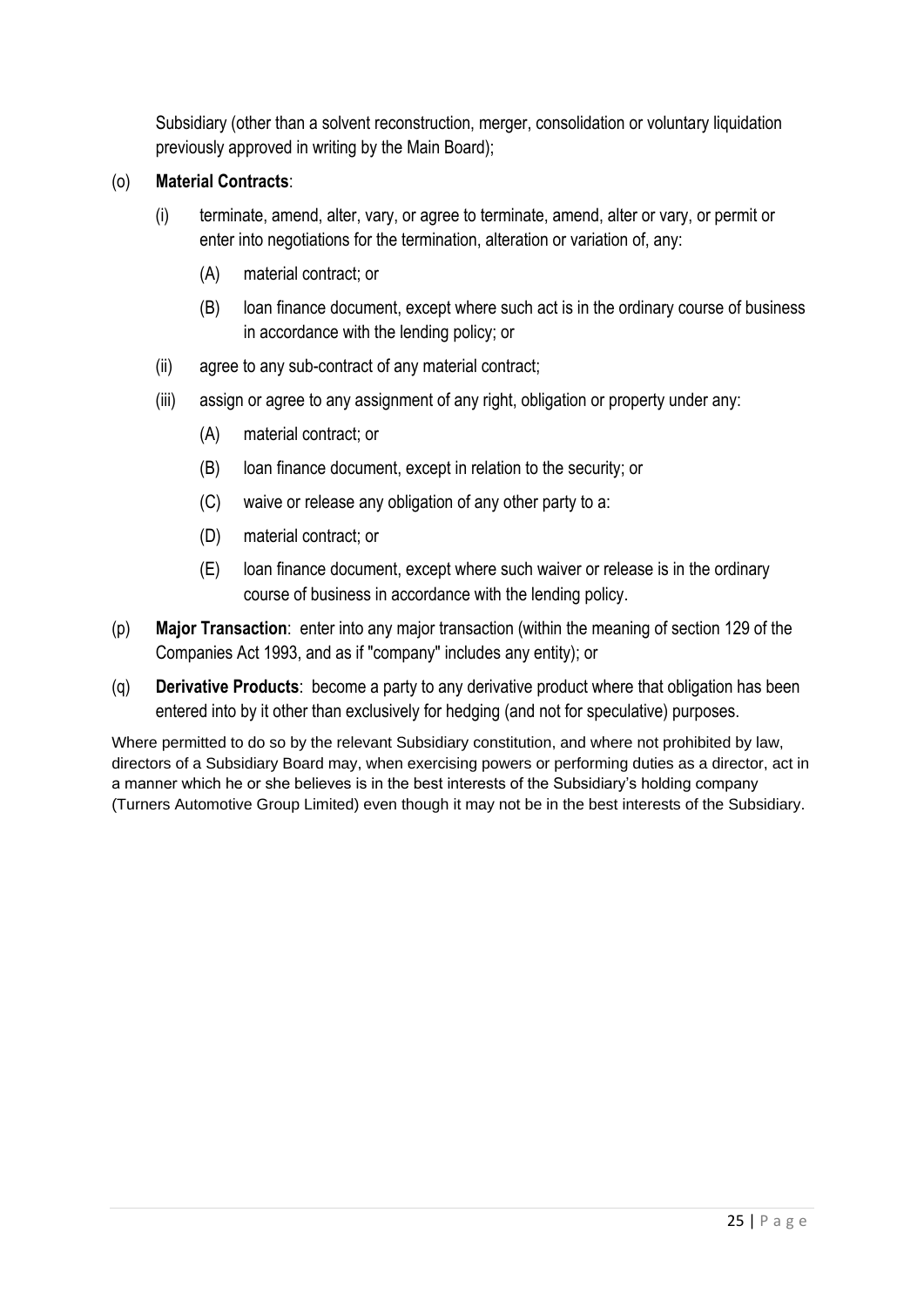#### **Schedule A**

#### **SUBSIDIARY COMPANIES AS AT March 2022**

EC Credit Control (NZ) Limited Estate Management Services Limited Payment Management Services Limited EC Credit Control (Aust) Pty Limited Oxford Finance Limited DPL Insurance Limited Turners Group NZ Limited Turners Finance Limited Turners Fleet Limited Turners Property Holdings Limited Turners Staff Share Plan Trustees Limited Buy Right Cars (2016) Limited Carly NZ Limited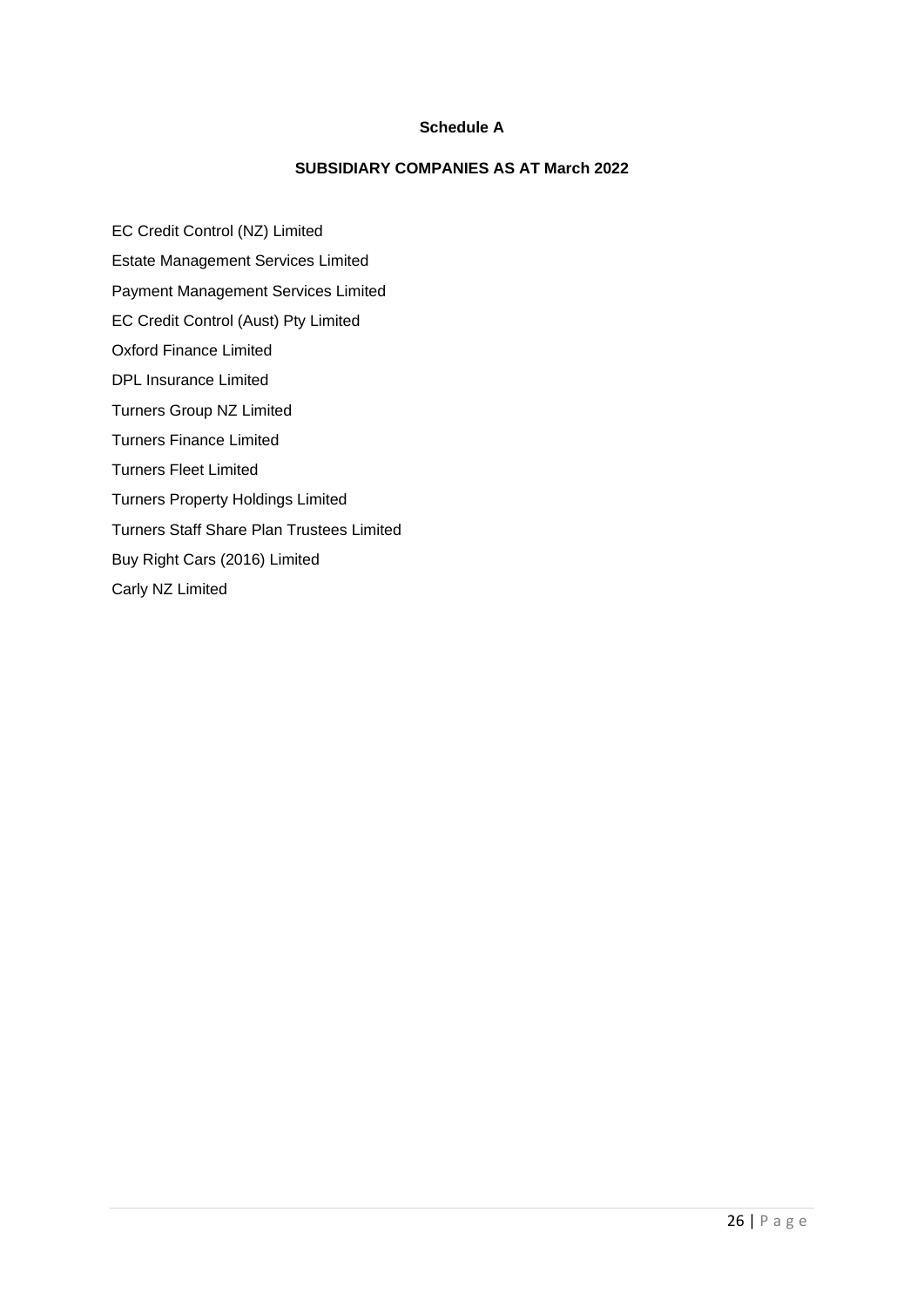# **APPENDIX B:** Audit, Risk Management and Sustainability Committee **CHARTER**

## **1 Constitution**

The Audit, Risk Management and Sustainability Committee shall be a committee of the Board of Turners Automotive Group Limited (*Turners*). The Committee will have oversight of matters relating to Turners and its wholly owned subsidiaries (together, the *Group*).

# **2 Purpose**

The purpose of the Audit, Risk Management and Sustainability Committee is to:

- implement processes to ensure the Board is properly and regularly informed about significant financial matters relating to the Group;
- assist the Board in fulfilling its responsibilities for Group financial statements and external financial reporting;
- recommend the appointment and removal of independent auditors;
- assist the Board in ensuring the quality and independence of the Group's external audit process.
- assist the Board in discharging its responsibility to exercise due care, diligence and skill in relation to oversight of:
	- the integrity of external financial reporting;
	- the application of accounting policies;
	- financial management;
	- internal control systems;
	- the risk management framework and monitoring compliance with that framework;
	- related party transactions;
	- protection of the Group's assets; and
	- compliance with applicable laws, regulations, standards and best practice guidelines as they relate to financial disclosure;
- reviewing managements' letters of representation;
- facilitating the continuing independence of the external auditor;
- assessing the external auditor's independence and qualifications;
- maintaining the quality, credibility and objectivity of the accounting process (including financial reporting);
- overseeing and monitoring the performance of the internal audit work and the external auditor;
- providing a structured reporting line for internal audit and facilitating the maintenance of the objectivity of the internal audit process;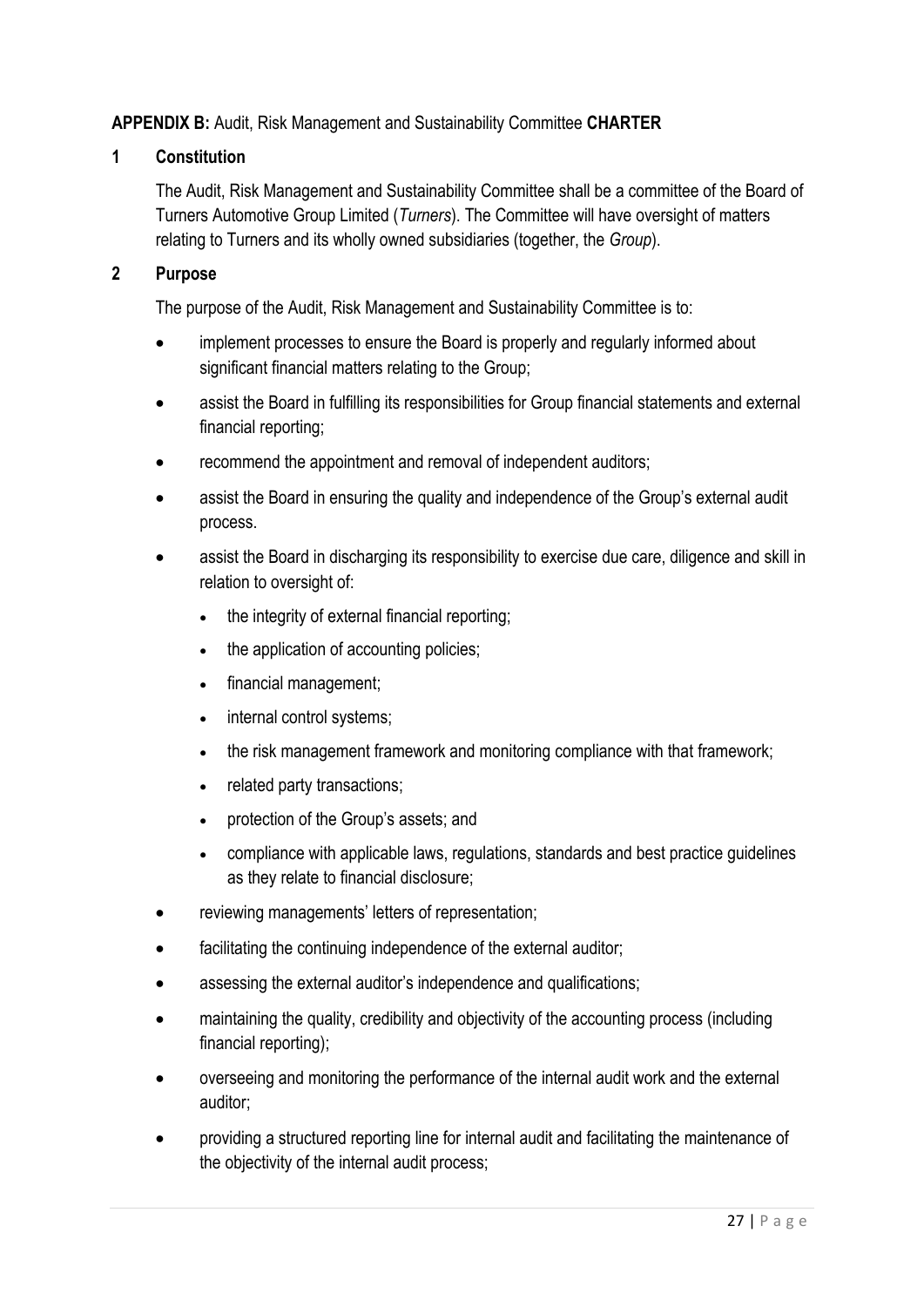- support the Board in fulling its Environmental, Social and Governance responsibilities by recommending goal and reporting progress to the Board on a quarterly basis; and
- providing a formal forum for communication between the Board and senior financial management.

# **3 Duties and Responsibilities**

The Audit, Risk Management and Sustainability Committee does not take actions or make decisions on behalf of the Board unless specifically mandated. The Board has delegated certain functions to the Audit, Risk Management and Sustainability Committee which is responsible for:

- (a) monitoring all aspects of the external audit of the Group's affairs including:
	- (i) considering the appointment of the auditor, the audit fee and any issues on their resignation or dismissal;
	- (ii) Chair to meet and discuss with the auditor (other members may attend this meeting), before the commencement of each audit, the nature and scope of their audit ;
	- (iii) reviewing the auditor's service delivery plan;
	- (iv) approving the Group's letter of representation to the auditor; and
	- (v) discussing with the auditor any problems, reservations, or issues arising from the audit and referring matters of a material or serious nature to the Board; and
	- (vi) ensure that the ability of the external auditors to carry out their statutory audit role is not impaired, or could reasonably be perceived to be impaired;
	- (vii) ensure that the external auditor or key audit partner is changed at least every 5 years.
- (b) reviewing the half year and annual financial statements, and any other financial statements to be released by the Group, before submission to the Board, focusing particularly on:
	- (i) any change in accounting policies and practices;
	- (ii) major judgmental areas;
	- (iii) significant adjustments;
	- (iv) the solvency of the Group;
	- (v) the going concern assumption;
	- (vi) compliance with accounting standards; and
	- (vii) compliance with legal, stock exchange and other regulatory requirements.
- (c) addressing what services other than the statutory audit role may be provided by the external auditor (to be determined in accordance with the framework in Turners' Corporate Governance Code) and to monitor the performance of such services;
- (d) reviewing any non-routine statements of a financial or business performance nature to be issued by the Group, including announcements to NZX Limited (*NZX*) concerning results;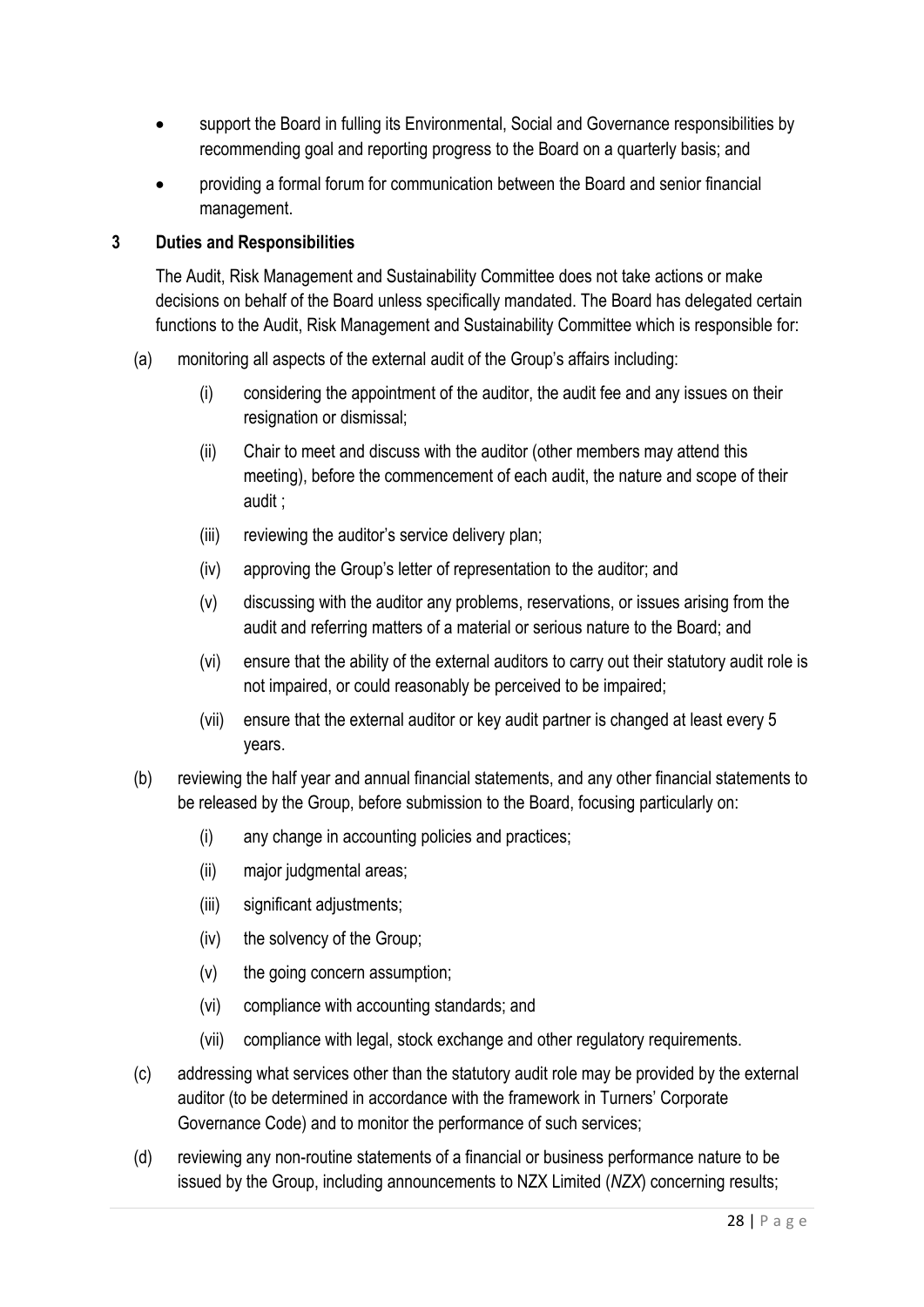- (e) regularly reviewing the Group's internal controls and systems;
- (f) monitoring and regularly reviewing the authorities, delegations and procedures under which the Group may be committed;
- (g) considering the findings of any internal investigations and management's response thereto;
- (h) reviewing the adequacy of the Group's insurance covers and ensuring that the Group is appropriately insured for potential risks;
- (i) monitoring compliance by the Company with its constitution, applicable laws and regulations and the NZX Listing Rules;
- (j) promoting integrity in all aspects of the Group's financial reporting and putting in place arrangements for employees to confidentially raise concerns about possible improprieties;
- (k) to interact with Board on setting the Group's ESG guidelines; and
- (l) establishing and regularly reviewing a procedure to identify other situations or circumstances in which the Group may be materially at risk and initiating appropriate action through the Board or the Chief Executive Officer.

The Audit, Risk Management and Sustainability Committee shall:

- (a) regularly report to the Board on the operation of the Group's risk management and internal control processes; and
- (b) attend to any other matter put to the Audit, Risk Management and Sustainability Committee for consideration by the Board.

#### **4 Membership**

Members of the Audit, Risk Management and Sustainability Committee must have a minimum of 3 members. The members shall be all non-executive directors, appointed by the Board and shall comprise a majority of independent directors and at least one director with an accounting or financial background.

The Board shall appoint a Chair from among the members of the Audit, Risk Management and Sustainability Committee. The Chair cannot be the Chair of the Board, and will be an independent director.

The appointment and removal of the Audit, Risk Management and Sustainability Committee members shall be the responsibility of the Board.

The Group shall identify the members of the Audit, Risk Management and Sustainability Committee each year in its annual report.

#### **5 Secretarial and Meetings**

A quorum of members of the Audit, Risk Management and Sustainability Committee shall be a majority of members.

The Audit, Risk Management and Sustainability Committee may have in attendance such members of management and such other persons including external advisers, as it considers necessary to provide appropriate information and advice.